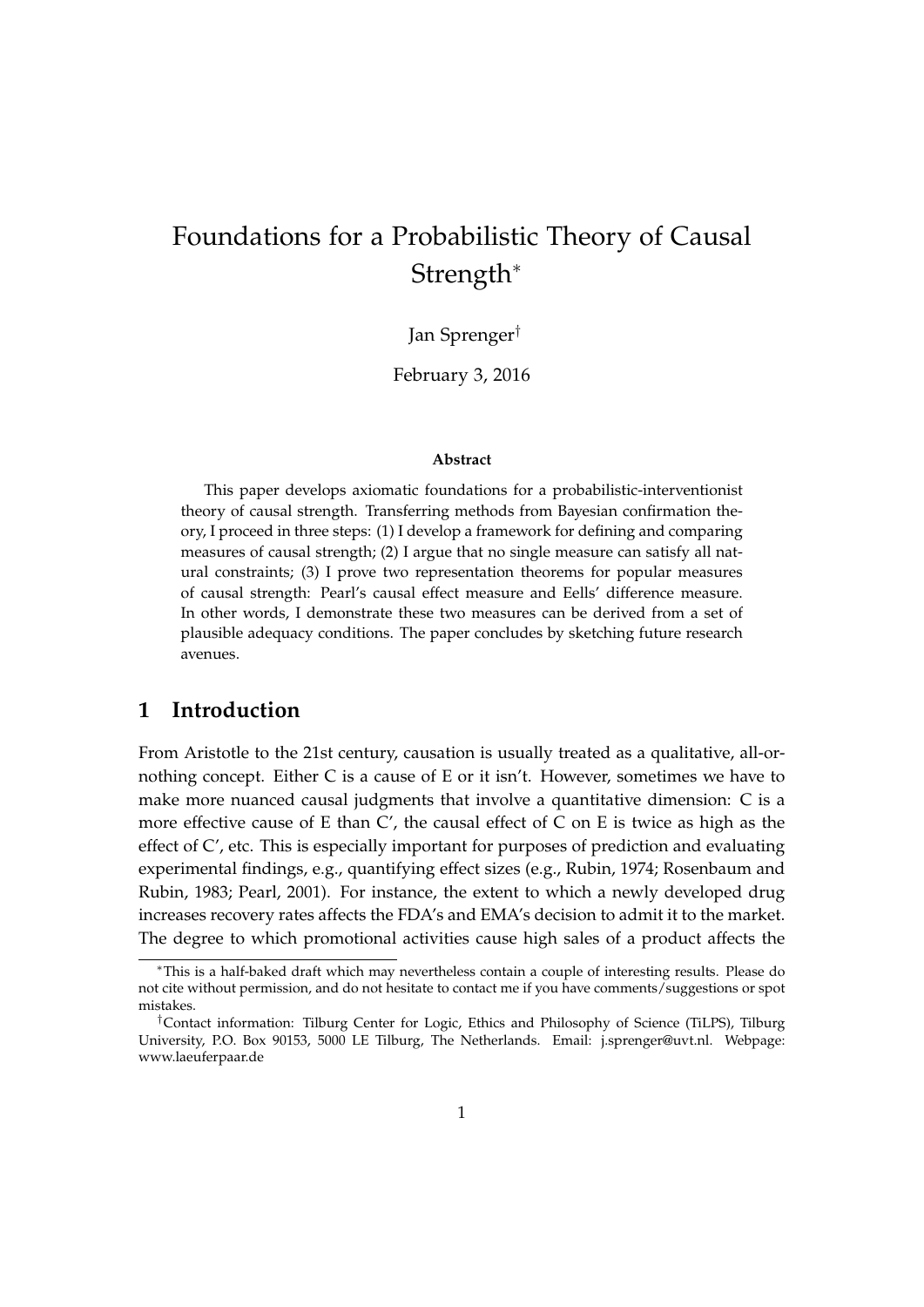allocation of resources within a firm. The degree to which a car accident can be attributed to the behavior of an individual affects the amount of compensation that other parties receive. All these judgments tap onto the concept of *causal strength*, or equivalently, graded causation.

Whilst a huge amount of literature has been devoted to the qualitative question "When is C a cause of E?" (e.g., Hume, 1739; Suppes, 1970; Lewis, 1973; Mackie, 1974; Woodward, 2003), and the comparative question "Is C or C' a more effective cause of E?" starts to get explored as well (e.g., Chockler and Halpern, 2004; Halpern and Hitchcock, 2016), the quantitative question "What is the causal strength of C on E?" is relatively neglected, given the huge scope of actual and potential applications in science. There are proposals from different disciplines, such as psychology (Cheng, 1997), computer science (Pearl, 2000), statistics (Good, 1961a,b) and philosophy (Eells, 1991), but with the exception of Good's papers and the survey paper by Fitelson and Hitchcock (2011), no attempt is made at a unified theory of causal strength.

The purpose of this paper is to close this gap and to develop axiomatic foundations for probabilistic measures of causal strength: first, by developing a framework in which different measures can be defined and compared; second, by showing that not all natural constraints on causal strength can be jointly satisfied; and third, by proving two representation theorems for intuitive and much-discussed measures of causal strength. That is we show how the measures in question can be derived from a set of plausible adequacy conditions. This means that my paper is primarily descriptive, but to the extent that the adequacy conditions are plausible, it has normative implications for the choice of a measure of causal strength. It is also methodologically innovative in trying to develop a theory of causal strength that transfers formal methods which have been successful in the field of Bayesian confirmation theory. For a conference like FEW, bridging the causal strength and credence literature might be particularly exciting.

Laying foundations for a theory of causal strength also cuts across an important distinction in philosophical theories of causality: the distinction between type and token causation, or *actual* and *generic* causation. While reasoning about actual causation refers to concrete events and occurs in retrospective ("Was X or Y a cause of Z?", see e.g., Halpern and Pearl, 2005a,b), reasoning about generic causation refers to the causal relationship between two different events or event-types, regardless of their actual realization. One of the questions investigated by this paper is whether there should be different measures of causal strength, dependent on whether we ask a question about actual or about generic causation. (The answer is yes.)

In Section 2, I briefly motivate the choice of a probabilistic-interventionist framework for explicating causal strength. Then I provide a basic set of axioms from which a simple plurality result (we need more than one measure of causal strength) can be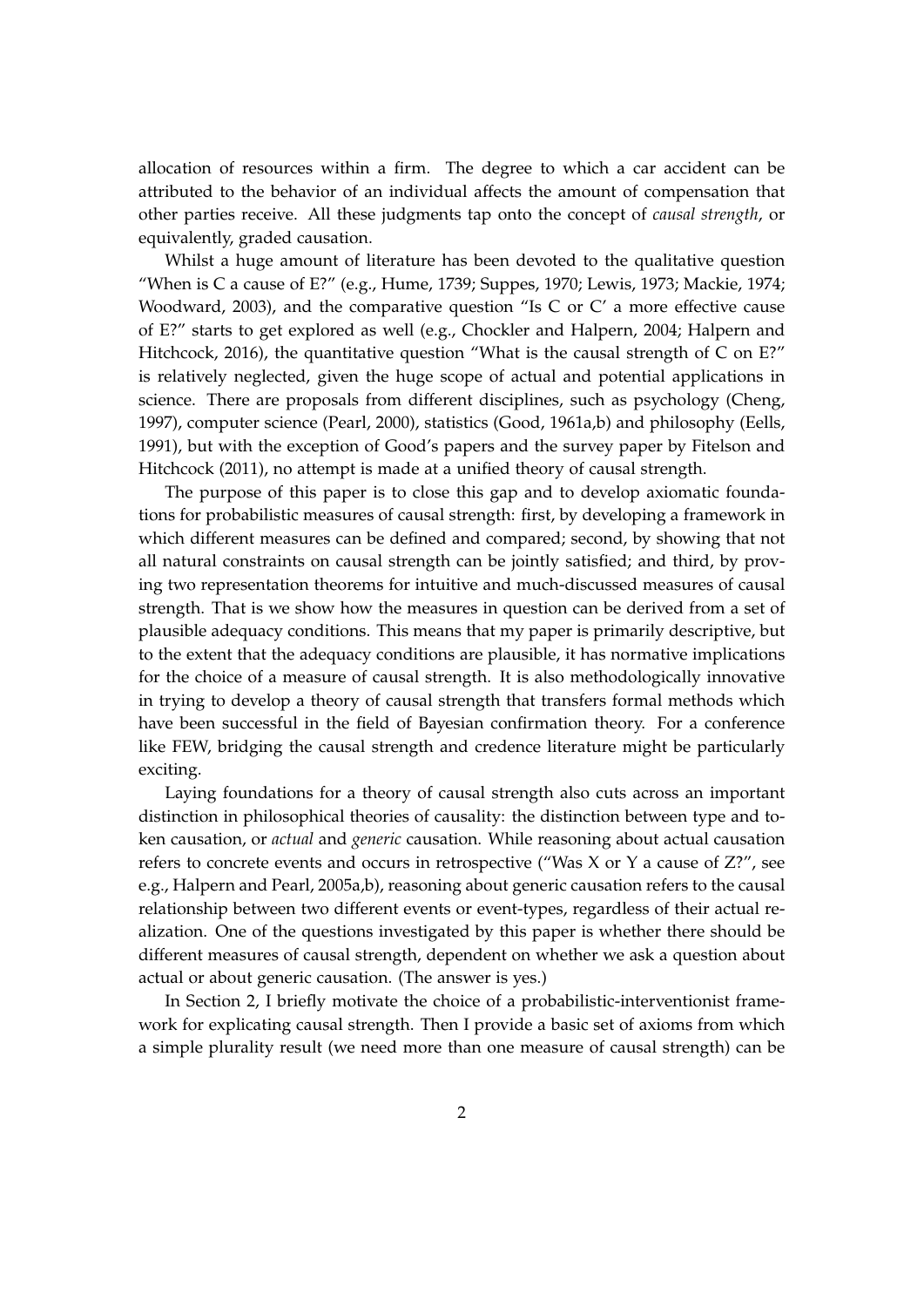derived. Section 3 introduces several adequacy criteria and shows representation theorems for measures of actual and generic causation, respectively. Section 4 discusses future research questions and concludes.

# **2 The Basic Axioms and the Plurality Result**

This paper aims at an axiomatic theory of measures of causal strength for propositional variables, and a framework in which they can be compared. The theory is based on a probabilistic account of causal relevance (causes raise the probability of the effects), amended with the manipulability view of causation (Spirtes et al., 2000; Pearl, 2000; Woodward, 2003). On the interventionist account, *C* is a cause of *E* if and only if an *intervention* on *C* would cause a change of value in *E*, or change the probability that E takes a certain value (Woodward, 2012).<sup>1</sup>

An ideal intervention consists in forcing a variable *C* to take a certain value while breaking the influence that other variables may have on it. Pearl's notation for such an intervention is  $d\rho(C = x)$ . Formally, this means "lifting C from the influence of the old functional mechanism and placing it under the influence of a new mechanism that sets the value  $C = x$  while keeping all other mechanisms undisturbed" (Pearl, 2000, 70, notation changed). Imagine that we would like to study the effects of classroom light on whether students are awake or asleep. The intensity of classroom light depends on the settings of the audiovisual system. However, we may press the light switch manually, overruling the system settings, and then study the effects of our intervention on the students (e.g., they wake up from deep sleep). This way, we directly intervene on the light intensity and break the functional dependency on the audiovisual system settings.

A typical causal model in science contains a directed acyclical graph G that con-

<sup>&</sup>lt;sup>1</sup>Outside formulae, notation in this paper distinguishes between propositional variables, which are printed in italics, and realizations of these variables, which are printed in regular roman script.



Figure 1: A typical common cause (conjunctive fork) structure. An intervention on *C* would disrupt the causal arrow leading into this variable from *X* and not have any effect on *E*.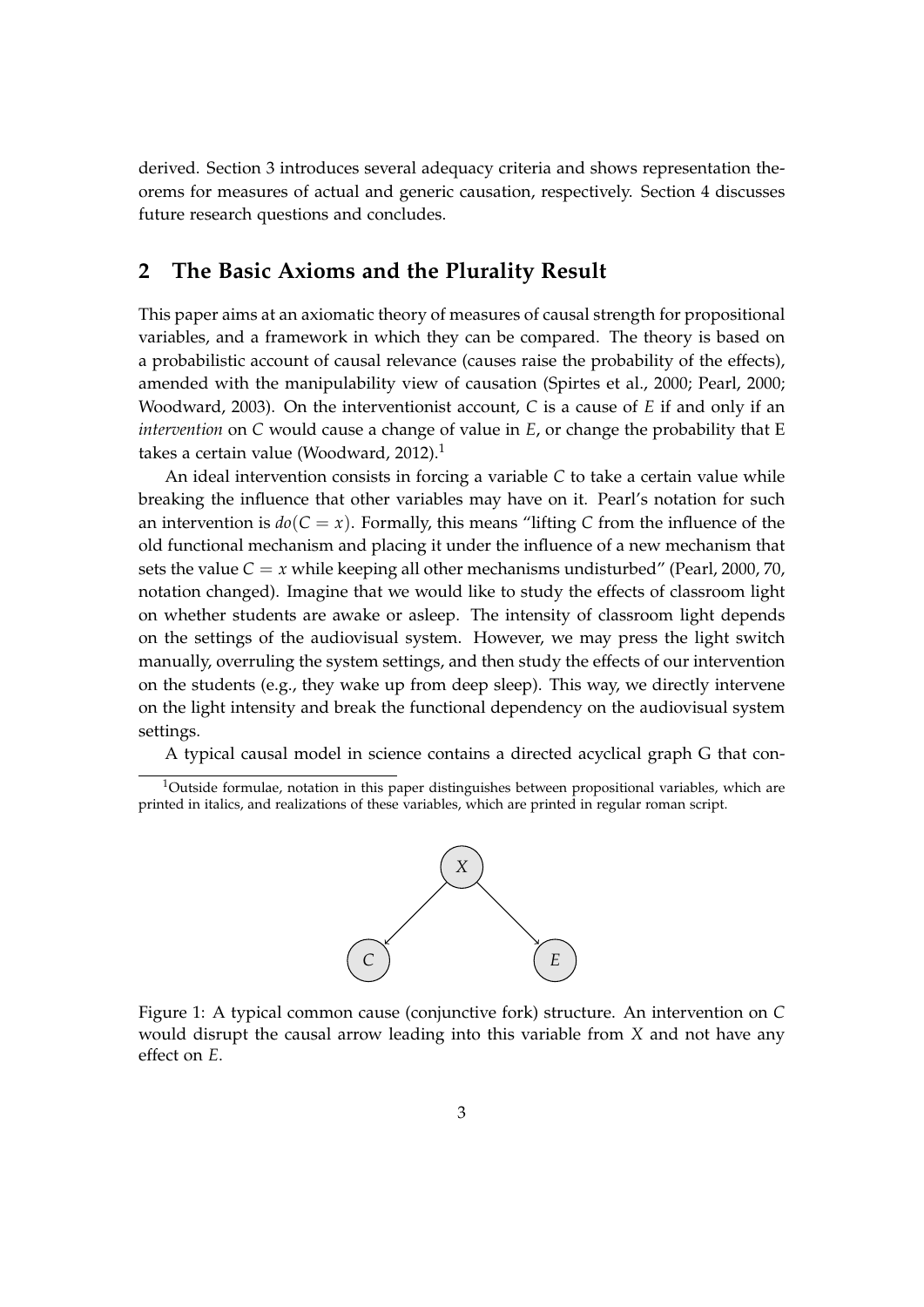sists of a set of vertices (=variables) and directed edges, together with a probability distribution over the variables in  $G<sup>2</sup>$  In such a setting, the interventionist account naturally distinguishes genuinely causal relations between *C* and *E* from relations where both variables are correlated as a result of a common cause *X*. See Figure 1. When one intervenes on *C*, the causal arrow leading from *X* to *C* is broken and no effect on *E* occurs. On the probabilistic account, it is less straightforward to express this difference since common effects raise the probability of each other, too (e.g., Eells, 1991). While the probabilistic account describes causation in terms of statistical relevance, comparing  $p(E|C)$  and  $p(E|\neg C)$  in a set of relevant background contexts, the interventionist account focuses on probability of the effect conditional on an intervention on the cause, that is,  $p(E|do(C))$ . Both perspectives are combined in this paper.<sup>3</sup>

Now let *L* be a propositional language with closed sentences  $\mathcal{L}$ , and let *M* be the set of causal models whose variables are elements of  $\mathcal{L}$ . Each such model includes a joint probability distribution over its variables. This allows us to formulate our first axiom:

**Axiom I (Domain):** For any two propositions C, E  $\in \mathcal{L}$  and a causal model  $M \in$ M, the causal strength of C on E,  $\eta(C, E)$ , is a continuous real-valued function operating on a subset of  $\mathcal{L}^2 \times \mathcal{M}$ , namely the set

$$
S := \{ \langle C, E, M \rangle \in \mathcal{L}^2 \times \mathcal{M} | \mathbf{M} \text{ contains } C \text{ and } E \text{ as variables} \} \tag{1}
$$

Reference to a causal model in  $\eta(C, E)$  is omitted for the sake of brevity. Moreover, define C as the set of measurable functions  $S \to \mathbb{R}$ .

Implicitly, Axiom I asserts a strong claim: causal strength is a function of the joint probability distribution of the causal network together with information about the causal structure of M. This leaves out external factors such as typicality, normative expectations and defaults, which are of theoretical significance and have been shown to affect causal judgments in experimental settings (Knobe and Fraser, 2008; Hitchcock and Knobe, 2009; Halpern and Hitchcock, 2016). While this implies that my model does not capture all aspects of judgments of causal strength, there are many applications (e.g., quantifying effect size in science) where it is desirable to eliminate normative considerations, and to derive causal strength from observed relative frequencies. Moreover, my approach quantifies causal strength with respect to a single background context, sidestepping a substantial discussion in the field of probabilistic causation (e.g., Cartwright, 1979; Dupré, 1984; Eells, 1991).

<sup>&</sup>lt;sup>2</sup>See Spirtes et al. (2000) for an introduction to causal reasoning with Bayesian nets.

 $31$  am neutral on the interpretation of probability here: they can be subjective expectations (degrees of belief), actual or hypothetical frequencies, propensities, or Humean best-system-chances. Which interpretation is most appropriate will depend on the context of application, but our formal discussion is not touched by this.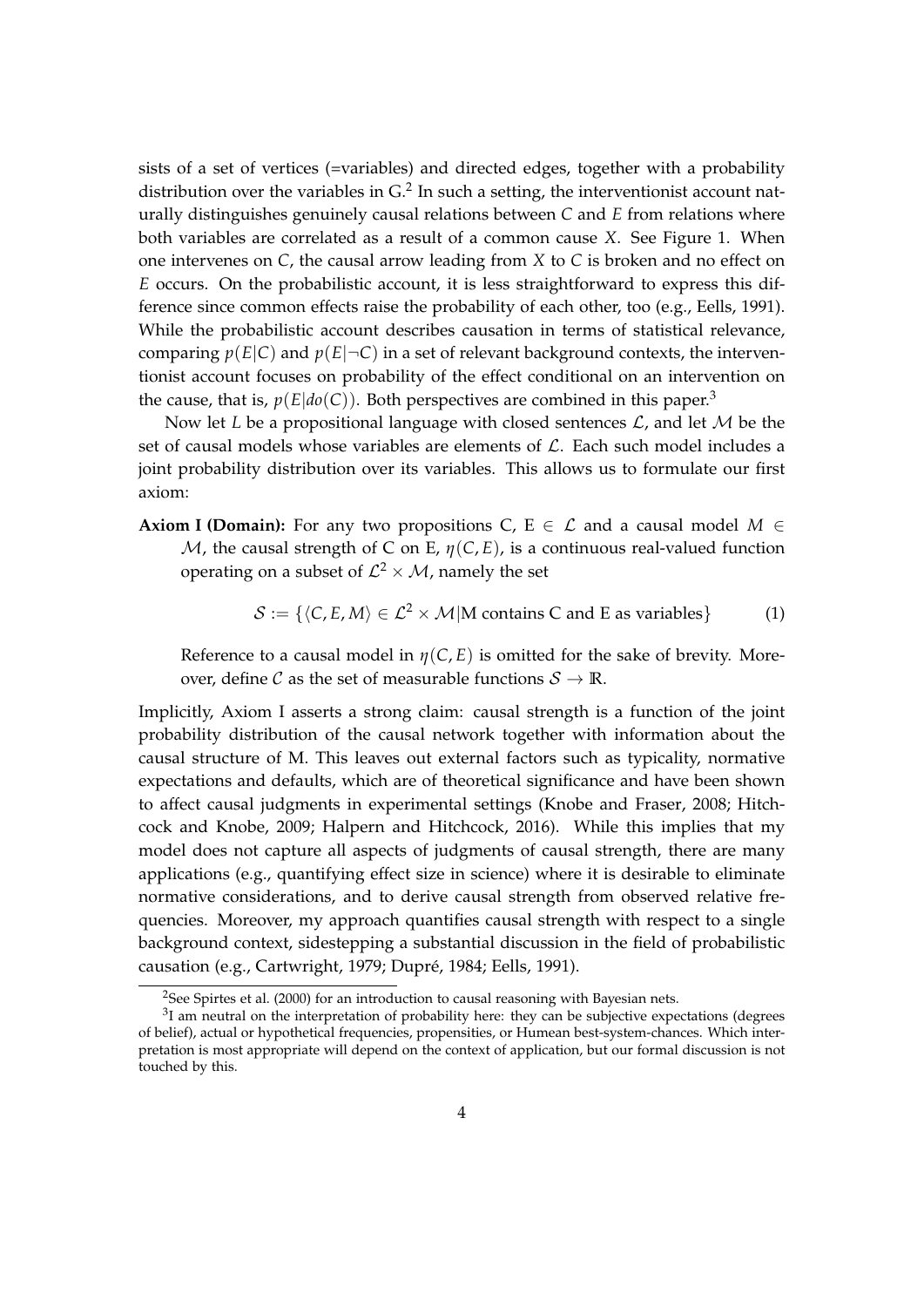The second axiom is purely technical and normalizes the range of measures of causal strength to the interval  $[-1, 1]$ .

## **Axiom II (Range):** For all causal strength measures  $\eta \in \mathcal{C}$ , the range of  $\eta$  is the interval  $[-1; 1]$ .

The point of this axiom is that causal strength measures are easier to interpret and to compare if they all have the same scaling properties. The rich literature in Bayesian confirmation theory (e.g., Fitelson, 2001; Eells and Fitelson, 2002; Crupi, 2013) has shown that [−1; 1] is an apt range. Since our project pursues a similar goal, we adopt the same technical constraints.

The next axiom has more philosophical substance. It connects the qualitative notion of being a cause to the causal strength measure. This move is borrowed from confirmation theory: There, E confirms H (in the qualitative sense) if and only if  $c(E, H) > k$  for a suitable confirmation measure *c* and a critical value *k*. In that field, the bridge between the qualitative and quantitative concept has been very helpful at better understanding resolving longstanding problems of confirmation, such as the tacking paradoxes (e.g., Sprenger, 2016).

# **Axiom III (Qualitative-Quantitative Bridge Principle):** For all measures of causal strength  $\eta \in \mathcal{C}$ ,

- C is a (positive) cause of E if and only if  $\eta(C, E) > 0$ ;
- C is a preventive cause of E if and only if  $\eta(C, E) < 0$ ;
- C is causally irrelevant to E if and only if  $\eta(C, E) = 0$ .

In particular, this axiom clarifies that positive values of *η* denote a degree of causation, negative values denote degree of prevention, and zero is the neutral value. Axiom III could also be framed more generally with a variable *k* instead of the constant zero (see Crupi, 2013, for the case of confirmation), but like for Axiom II, I would like to keep things as simple and natural as possible. Note that Axiom III is specific to the case of propositional variables; extensions to other categorical and real-valued variables are not straightforward.

Now, I motivate another substantial constraint on *η* which also suits the interventionist approach well. It is motivated by a very old idea about causes, namely that causes make a *difference* to their effects. It has first been articulated by David Hume (1711–1776) in his famous description of two causally related objects: "if the first object had not been, the second never had existed" (Hume  $1748/77$ ).<sup>4</sup> This line of reasoning

 $^{4}$ It should be kept in mind that Hume makes these remarks in the context of spelling out a regularity theory of causation, which is a bit at odds with the gist of the quote.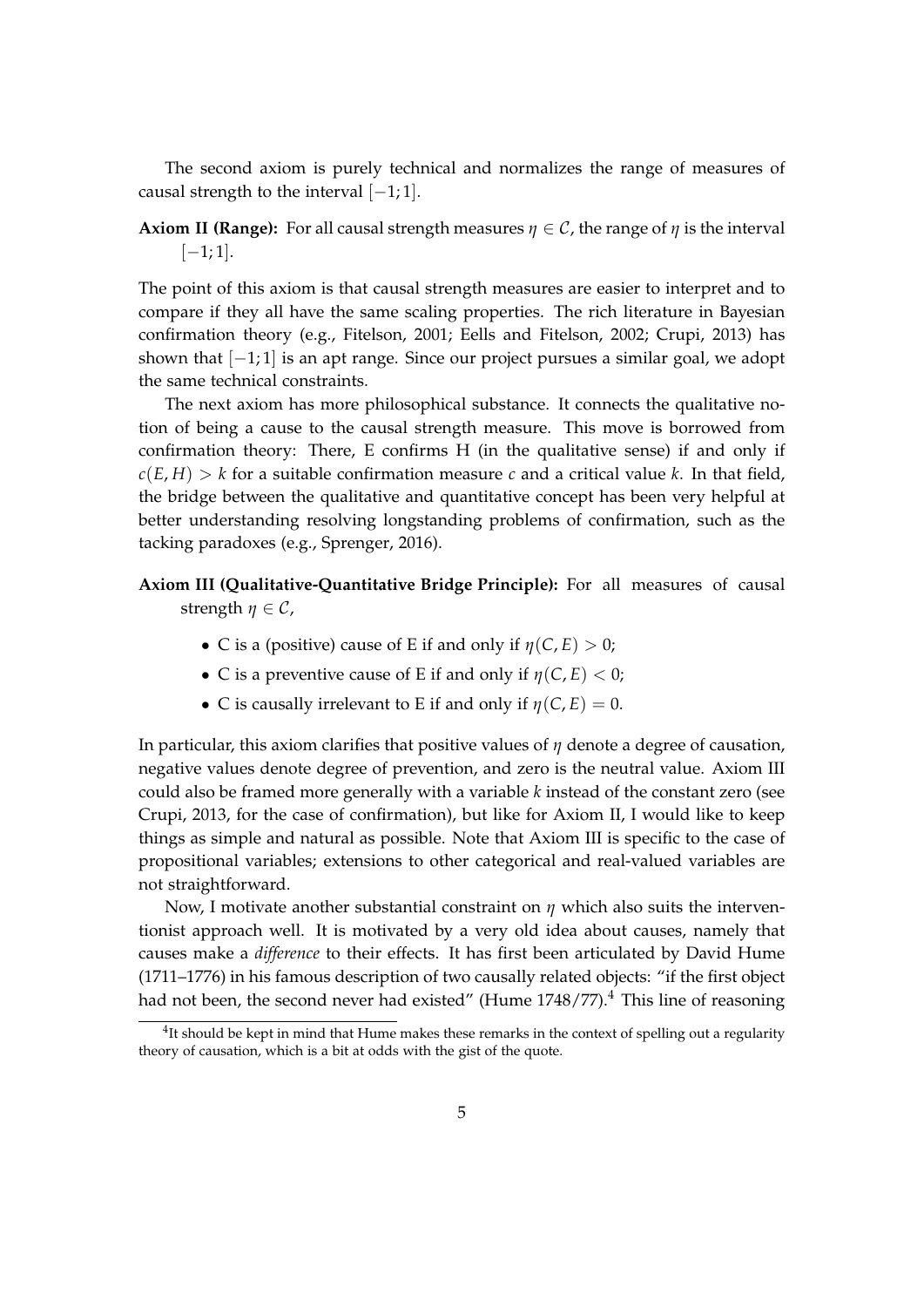is later developed in the counterfactual account of David Lewis (1973, 1979), the probabilistic account of Patrick Suppes (1970) and Nancy Cartwright (1979), and exemplified in many cases of scientific inference, e.g., Randomized Controlled Trials (RCT). There, we would like to assess the efficacy of a drug and we divide the trial participants in two groups: one that receives the new drug, and one that receives the standard treatment or a placebo. The causal efficacy of the new drug to cure the disease is then a function of the divergence between the results in the treatment and the control group. At least *some* measure of causal strength should preserve this intuition. This motivates our next axiom:

**Axiom IV (Probability Raising under Intervention)** There is a measure of causal strength  $\eta \in \mathcal{C}$  such that  $\eta(C, E) > 0$  if and only if

$$
p(E|do(C)) > p(E|do(\neg C))
$$

Now consider a case of actual causation. Suzy throws stones at a bottle. What if she throws blindly? In comparison to a throw where she sees the bottle, throwing blindly lowers the probability that she hits the bottle. However, by accident her blind throw hits the wall behind the bottle and bounces back toward the bottle. The bottle shatters. Certainly, her blind throw was, in some sense, a cause of the shattering of the bottle. On the other hand, it lowered the probability of the effect. This is analogous to many cases in everyday life: making a technically sound decision at a card game such as poker or bridge will be right most of the time, but when the distribution of the cards is unlucky on a particular game, this decision may be the cause of a painful loss. Fortune has let you down. This motivates the following axiom:

**Axiom V (Probability-Lowering Causes):** There are causal models M with propositional variables *C* and *E* such that

$$
p(E|do(C)) \leq p(E|do(\neg C))
$$

and yet, C is a (positive) cause of E.

From the preceding axioms, it is easy to derive the **plurality of measures of causal strength** (all proofs in the appendix):

**Theorem 1** *There is more than one measure of causal strength.*

This result is not particularly deep, and the proof is straightforward. It is reflected in the plurality of measures that Fitelson and Hitchcock (2011) list in their commendable survey article. The Suppes-Pearl measure, for example, violates Axiom IV and satisfies Axiom V, while the other measures satisfy Axiom IV and violate Axiom V. See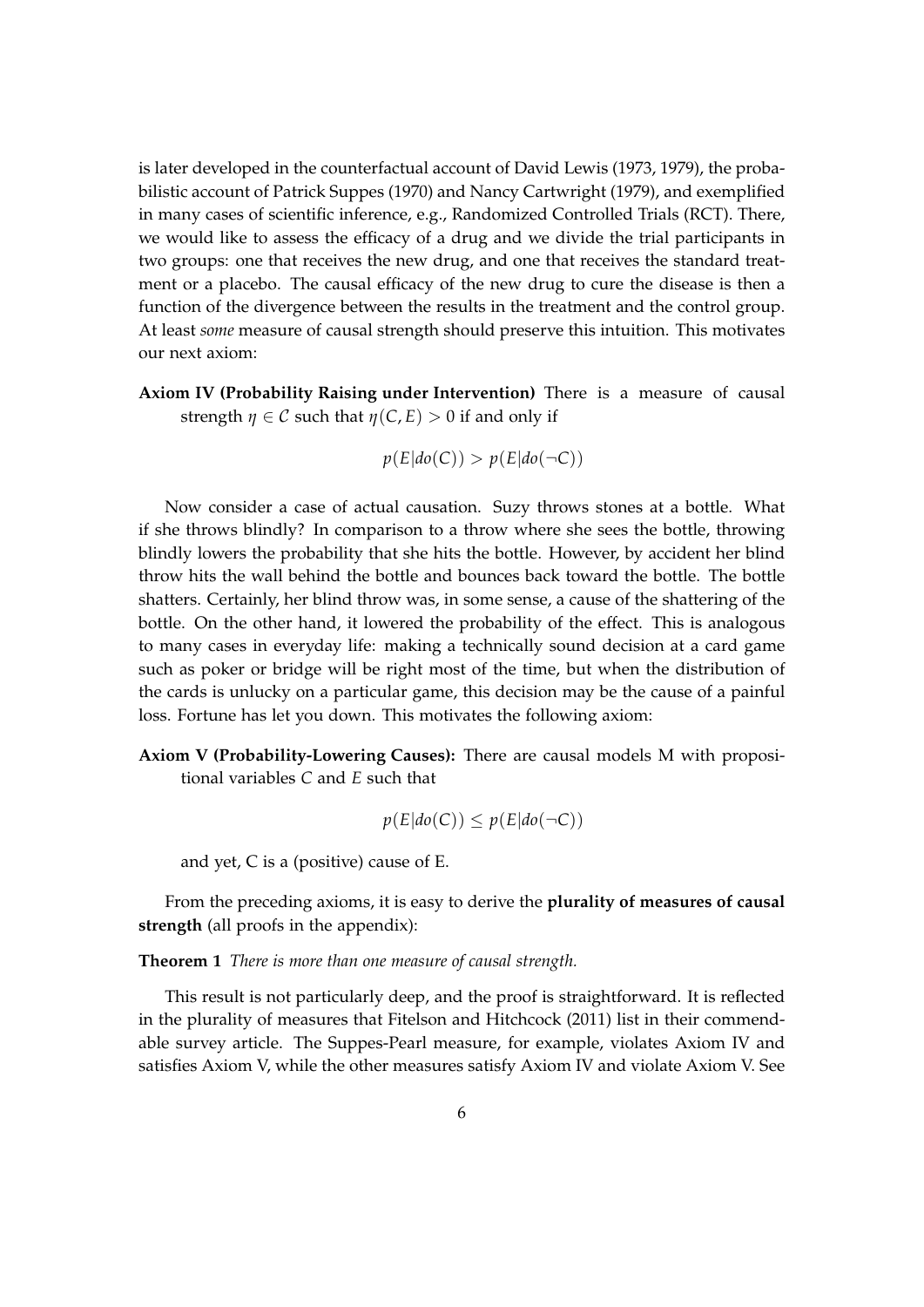Suppes (1970); Pearl (2000) 
$$
\eta(C, E) = p(E|C)
$$
  
\nEells (1991)  $\eta(C, E) = p(E|C) - p(E|\neg C)$   
\n"Galton" (covariation)  $\eta(C, E) = 4p(C) p(\neg C)[p(E|C) - p(E|\neg C)]$   
\nLewis (1986)  $\eta(C, E) = \frac{p(E|C) - p(E|\neg C)}{p(E|C) + p(E|\neg C)}$   
\nCheng (1997)  $\eta(C, E) = \frac{p(E|C) - p(E|\neg C)}{1 - p(E|C)}$   
\nGood (1961a,b)  $\eta(C, E) = \frac{p(E|C) - p(E|\neg C)}{2 - p(E|C) - p(E|\neg C)}$ 

Table 1: Some prominent measures of causal strength. I follow the labels and rescalings by Fitelson and Hitchcock (2011).

Table 1. Yet, the plurality result deserves mention because it has not been noted explicitly in the literature on causal strength. For example, it has not been demonstrated that analyses of actual and generic causation may require different measures of causal strength.

The question is now which measures we should prefer, and this is a hard question whose answer will depend on the context of application. Nonetheless we will try to impose some constraints that are motivated by technical convenience or by plausible properties for causal relevance.

# **3 The Representation Theorems**

The previous section has proposed that the causal strength of C for E depends on the causal model, that is, a directed acyclical graph in which *C* and *E* are included, with a probability distribution over the variables. We now make this intuition precise and demand that  $\eta(C, E)$  be expressed as a function of the base rate of the cause and the probability of E under the relevant interventions on the cause.

**Formality** For two propositions  $C, E \in \mathcal{L}$ , the causal strength measure  $\eta(C, E)$  is a real-valued function on  $\mathcal{S} \subset (\mathcal{L}^2 \times \mathcal{M}) \to [-1;1]$ , and there exists a measurable function  $f:[0,1]^3\rightarrow [-1;1]$  such that

$$
\eta(C, E) = f(p(C), p(E|do(C)), p(E|do(\neg C)))
$$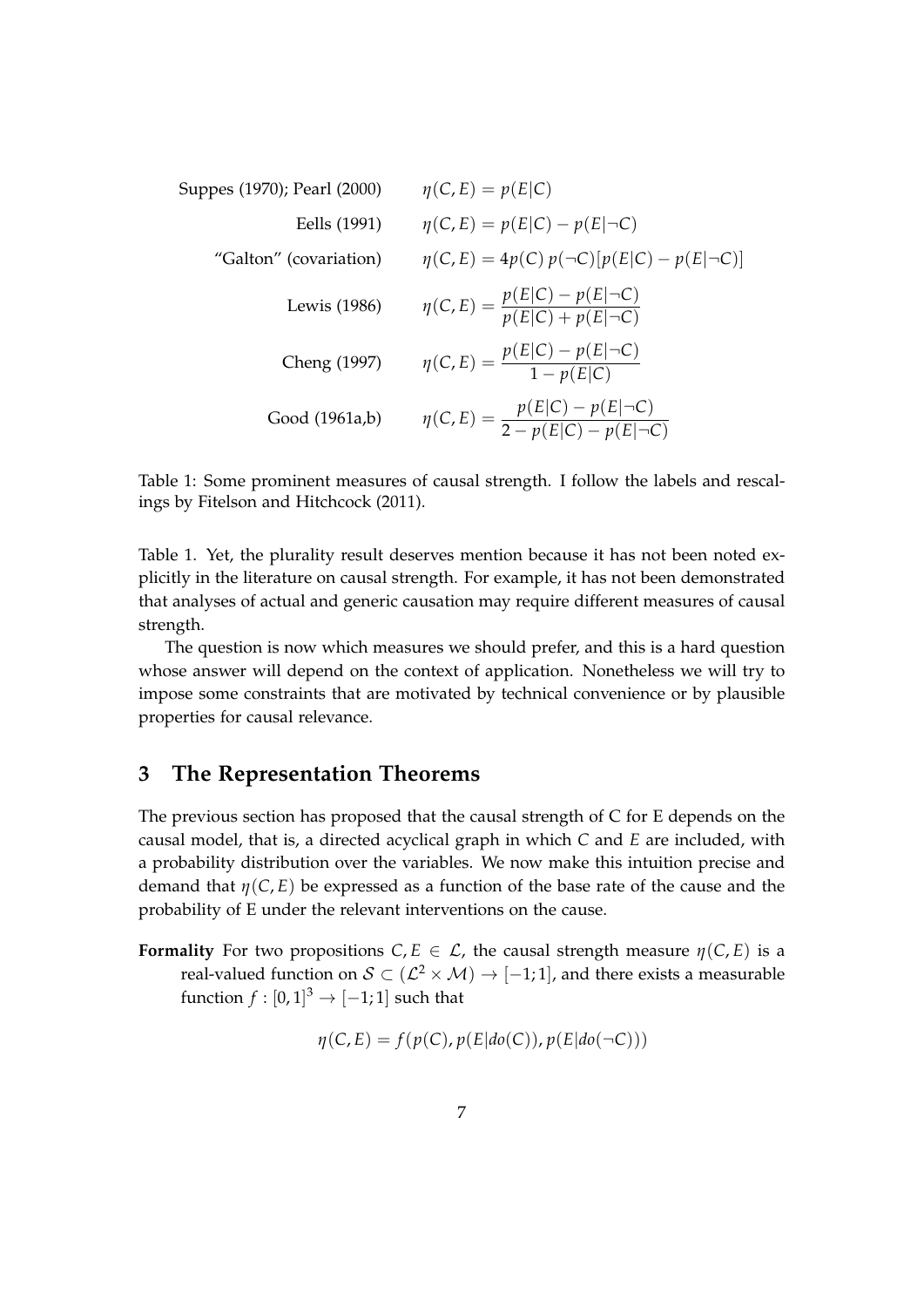Formality thus takes up Axiom I and II from the previous section. The reader may ask why we are using the *do*-calculus in  $p(E|do(C))$  and  $p(E|do(\neg C))$  rather than the simple conditional probabilities  $p(E|C)$  and  $p(E|\neg C)$ . The answer is that probability alone does not encapsulate information about causal directionality. Conditional probabilities alone do not specify whether E is a (positive) cause of C or the other way round, whether they have a common cause, etc. If  $\eta(C, E)$  is to be more than a measure of statistical association or positive relevance between two variables, then these differences must be taken into account.

It is also notable that Formality is blind to mediator variables or multiple paths leading from *C* to *E*. Mediators will sometimes be latent variables and not be directly measurable. Therefore I keep the model simple and amalgamate the effects that C may have on E via different paths into one number (e.g., Dupré, 1984; Eells, 1991). Hoewever, this omission does not rule out a path-specific perspective. By appropriate conditionalization on other factors in the causal model,  $\eta(C, E)$  can be used for calculating path-specific effects as well and comparing them to the net effect (cf., Pearl, 2001).

While Formality sketches the ground on which the different measures compete, the following adequacy conditions describe how they should rank different cause/effect pairs. Notably, not all of them will pull into the same direction. We start with the comparatively simple case of comparing two putative causes of an effect E. Suppose for example that we ask what is a stronger cause of headache (E): thinking hard about a difficult research problem  $(C_1)$  or going for a night of binge drinking  $(C_2)$ ? In such cases, it is natural to answer that  $C_1$  is more effective than  $C_2$  if and only if  $C_1$  makes E more expected than  $C_2$ :

**Competing Causes I** For propositions  $C_1$ ,  $C_2$ , and  $E \in \mathcal{L}$  and a causal model *M* with probability function  $p(\cdot)$ ,

$$
\eta(C_1, E) > \eta(C_2, E)
$$
 if and only if  $p(E|do(C_1)) > p(E|do(C_2))$ 

This requirement is analogous to Final Probability Incrementality in Bayesian confirmation theory (Crupi, 2013; Crupi et al., 2013). If it is found too restrictive, then the following weakening may be more palatable:

#### **Competing Causes II**

$$
\eta(C_1,E) > \eta(C_2,E)
$$

if and only if for some function  $g: [0,1]^2 \to \mathbb{R}$ :

$$
g(p(E|do(C_1)), p(E|do(\neg C_1))) > g(p(E|do(C_2)), p(E|do(\neg C_2)))
$$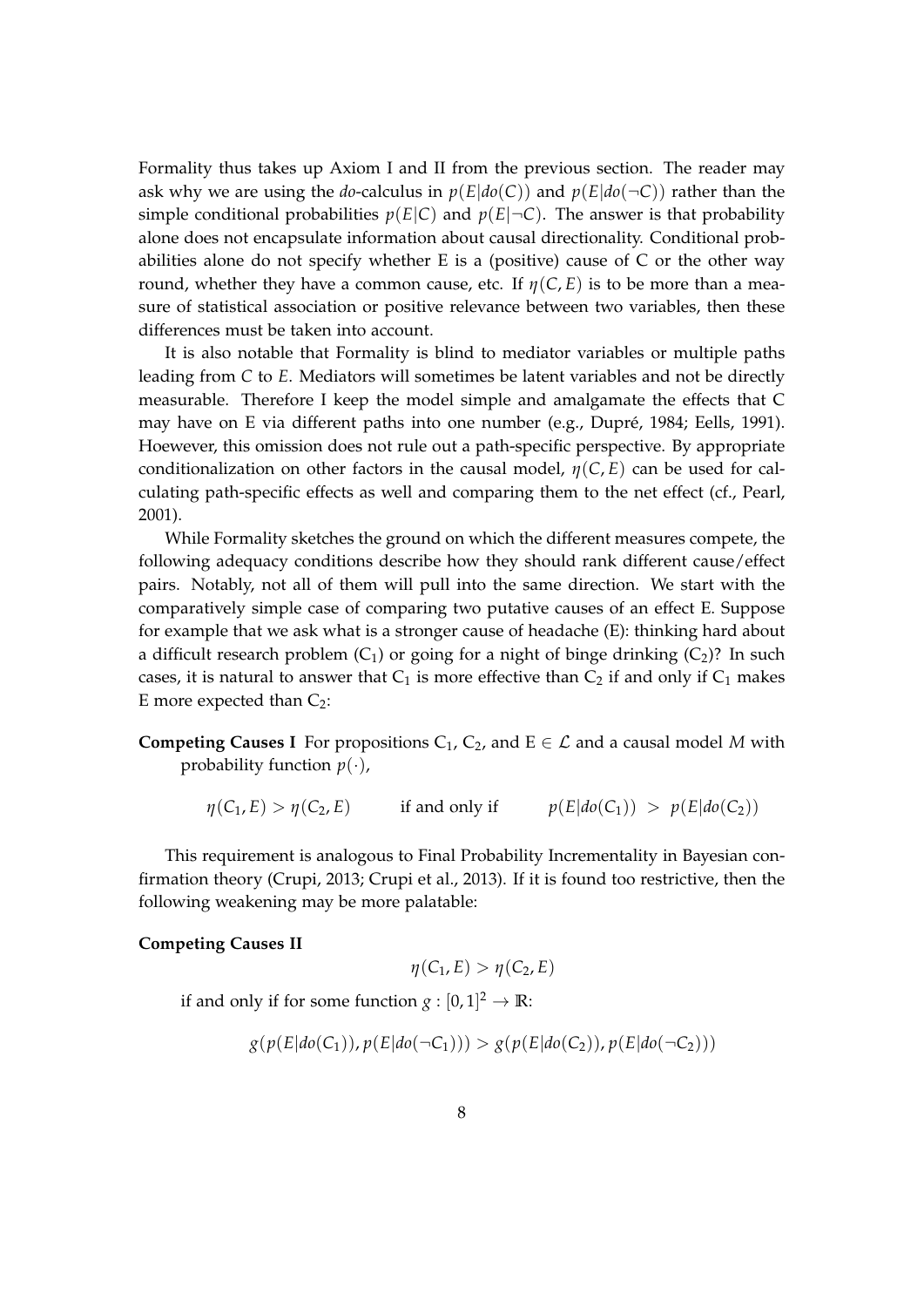This condition is more liberal than Competing Causes I in demanding not more than that the base rates of  $C_1$  and  $C_2$  should not matter for ranking causal strength if the same effect is aimed at. Instead, we only look the degree to which intervening on  $C_1$ and  $C_2$  makes a difference for E. Note that Competing Causes II is silent on how the two conditional probabilities should be combined in determining causal strength.

The predictive function of causal strength suggests the following condition: C has positive (or at least not negative) causal strength for E if the intervention  $do(\neg C)$  makes E impossible. In other words, if E cannot be explained but by  $C (p(E|\neg C) = 0)$ , then  $\eta(C, E) \geq 0$ , and conversely for  $\neg C$ .

## **Inference to the Only Explanation** If  $p(E|do(C)) > 0$  and  $p(E|do(\neg C)) = 0$  then  $\eta(C, E) \geq 0$ . Conversely, if  $p(E|do(C)) = 0$  and  $p(E|do(C)) > 0$ , then  $\eta(C, E) \leq 0$ .

|   | Rank   Team | Points   Team |                                                             | Points |  |  |
|---|-------------|---------------|-------------------------------------------------------------|--------|--|--|
|   |             |               | after 36 out of 38 rounds $\vert$ after 37 out of 38 rounds |        |  |  |
|   | Roma        | 78            | Inter                                                       |        |  |  |
|   | Inter       |               | 76 Roma                                                     | 78     |  |  |
| 3 | Juve        |               | $74$ Juve                                                   | 74     |  |  |

Table 2: A motivating example for Conditional Equivalence. Top of the Seria A after 36 and 37 out of 38 rounds, respectively.

Now we introduce a condition which is motivated by actual causation. Consider Table 2. Three teams in the Italian *Seria A*, AS Roma, FC Internazionale ("Inter"), and Juventus ("Juve") and, are competing for the *scudetto*, the national soccer championship. On the penultimate match day, Inter beats Juve in the *Derby d'Italia* while Roma loses to another team. Call this conjunction of events C. Let  $E_1$  = Inter will win the championship and  $E_2$  = Roma will be the runner-up. Given C,  $E_1$  and  $E_2$  are logically equivalent. (Juventus misses four and five points on both teams and cannot surpass them any more.) It is now very natural to claim that C has caused  $E_1$  and  $E_2$ to an equal degree. This intuition is stated in the following condition:

# **Conditional Equivalence** If  $E_1$  and  $E_2$  are logically equivalent given C, then  $\eta(C, E_1) = \eta(C, E_2)$ .

Finally, a condition on how causal strength combines on a single path—see Figure 2. According to a plausible intuition, overall causal strength should be a function of individual causal strength. But which function  $g : \mathbb{R}^2 \to \mathbb{R}$  should be chosen such that  $\eta(C, E) = g(\eta(C, X), \eta(X, E))$ ? First of all, it appears natural that *g* is symmetric: the order of mediators in a chain does not matter. Second, it seems that the overall causal strength cannot be stronger than the weakest link in the chain: If *C* and *X* are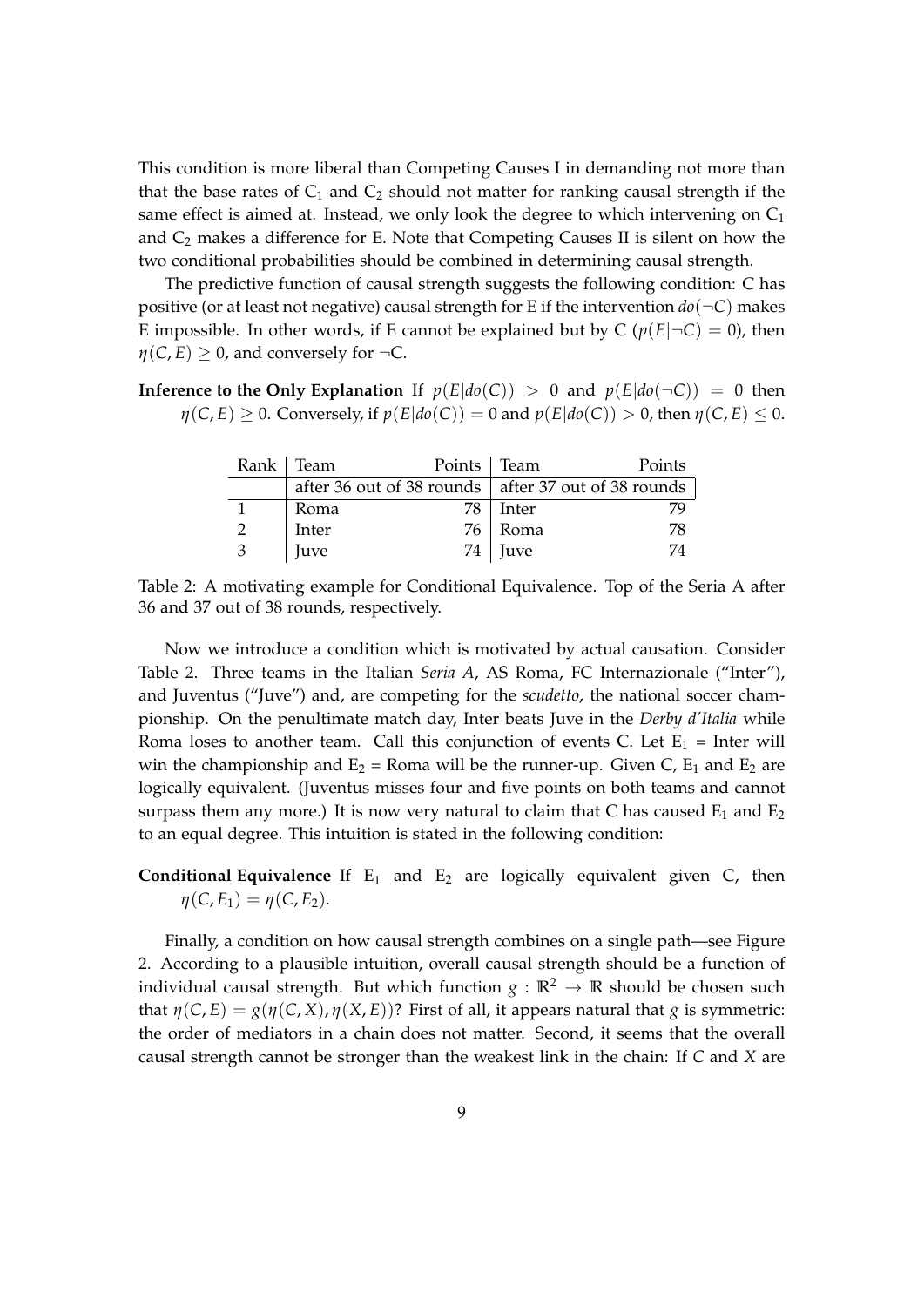

Figure 2: The Bayesian Network for causation along a single path.

almost independent, it doesn't matter how strongly *X* and *E* are correlated: the causal strength will be weak. Similarly, if both links are weak, the overall link will be even weaker. On the other hand, if the link is maximally strong (e.g.,  $\eta$ (*C*, *X*) = 1), then the strength of the entire chain will just be the strength of the rest of the chain. See also Good (1961a, 311–312).

A very simple function that satisfies all these requirements is multiplication. Thus, we obtain as an adequacy criterion:

**Multiplicativeness along Single Paths** If the propositional variables *C* and *E* are connected via a single path with intermediate node *X*, then  $\eta(C, E) = \eta(C, X)$ . *η*(*X*, *E*).

As a corollary, we obtain that for a causal chain with multiple mediators, e.g.,  $C \to X_1 \to \ldots \to X_n \to E$ ,

$$
\eta(C,E)=\eta(C,X_1)\cdot\eta(X_1,X_2)\cdot\ldots\cdot\eta(X_{n-1},X_n)\cdot\eta(X_n,E)
$$

This concludes the exposition of adequacy criteria. Note that the point of this section is not to find a measure of causal strength that satisfies all adequacy conditions. Actually, one can even show that no such measure exists. However, we can use subsets of the conditions for characterizing different measures up to ordinal equivalence. Two measures *η* and *η'* are called *ordinally equivalent* if and only if they agree in their *rankings* of causal strength, that is,  $\eta(C, E) > \eta(C', E')$  if and only if  $\eta'(C, E) > \eta'(C', E')$ .

I now state two representation theorems pertaining to these adequacy conditions.

**Theorem 2** *All measures of causal strength that satisfy Formality, Competing Causes I and Conditional Equivalence are ordinally equivalent to*

$$
\eta_*(C,E) = p(E|do(C))
$$

Pearl (2000, 70) calls  $\eta_*(C, E) = p(E|do(C))$  the "causal effect" of C on E. This measure fits quite well with cases of actual causation where we are asked to rank causes of an event according to the degree that they produced E or were responsible for E. For instance, should a car accident (E) be attributed to driving a bit too fast  $(C_1)$ or to ignoring a red traffic light  $(C_2)$ ? Although both causes describe the violation of a norm, one of them has a much higher tendency to cause an accident, and  $p(E|do(C))$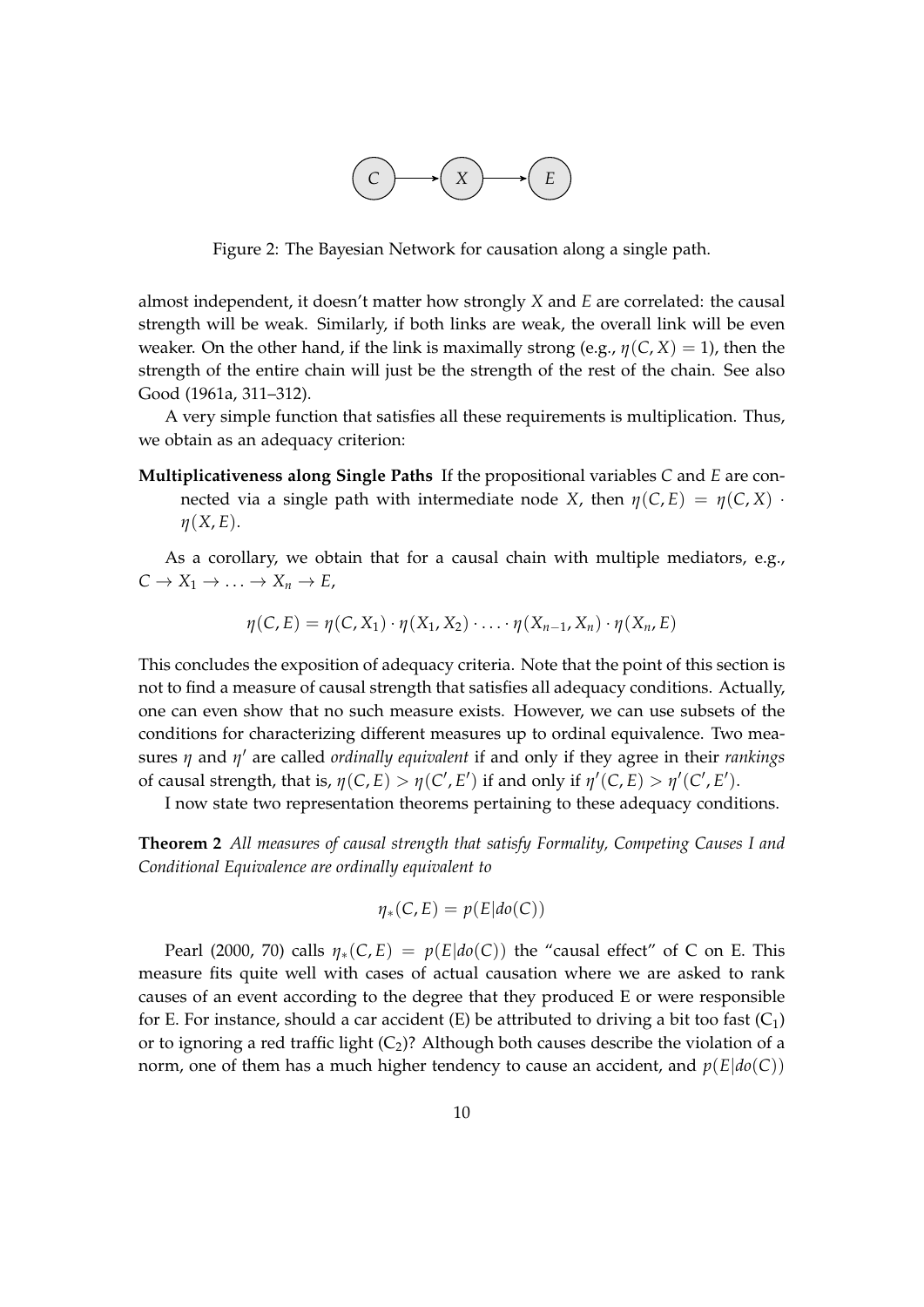seems to be a good guide for ranking the causes. Note, however, that  $\eta_*$  violates Axiom III and Axiom IV from the previous section: it is not suitable to distinguish between (positive) causal relevance, causal prevention, and causal irrelevance. It also violates Multiplicity along Single Paths and Inference to the Only Explanation.

We now prove a representation theorem for a measure that is based on statistical relevance, and that agrees with Axiom I-IV.

**Theorem 3** *All measures of causal strength that satisfy Formality, Inference to the Only Explanation, Competing Causes II, and Multiplicativity along Single Paths are ordinally equivalent to*

$$
\eta_d(C, E) = p(E|do(C)) - p(E|do(\neg C))
$$

This is a simple and intuitive quantity that measures the causal strength of C for E by comparing the effect that different interventions on *C* have on *E*. It possesses the *sine qua non* property that two effects in a conjunctive fork (e.g.,  $E_1 \leftarrow C \rightarrow E_2$ ) do not cause each other. It is also straightforwardly applicable in statistical inference where it is used to quantify effect size for categorical variables under an intervention on *C*. For example, in clinical trials, *ηd*(*C*, *E*) is called a measure of Absolute Risk Reduction, or ARR.

We conclude this section by stating some notable properties of *η<sup>d</sup>* . First, it can be rewritten as

$$
\eta_d(C, E) = p(E|do(C)) - p(E|do(\neg C))
$$
  
=  $p(\neg E|do(\neg C)) + p(E|do(C)) - 1$ 

Modulo subtraction of a constant,  $\eta_d(C, E)$  is a sum of two quantities that have been called causal/explanatory necessity and causal/explanatory sufficiency by Hempel (1965) and Pearl (2000). The names are natural:  $p(\neg E|do(\neg C))$  indicates to what extent C was *necessary* for producing E (what would have happened if E had not occurred?), and *p*(*E*|*do*(*C*)) indicates to what extent the presence of C is *sufficient* for producing E.  $\eta_d(C, E)$  combines these two plausible ways of thinking about causal strength in an intuitive manner.

While this property may be regarded as superficial, the following one is more profound. Consider the proposition E<sub>1</sub> that a certain real-valued quantity *E* falls into the interval  $[e_1^-]$  $\frac{1}{1}$ ,  $e_1^+$  $\binom{+}{1}$  and the proposition E<sub>2</sub> that *E* has values in  $\left[ e_2^-\right]$  $\frac{1}{2}$ ,  $e_2^+$  $\binom{+}{2}$ . Obviously, these two variables are mutually exclusive. But what is the degree to which C causes  $E_1$  *or*  $E_2$  (that is,  $E \in [e_1^-]$  $\frac{1}{1}$ ,  $e_1^+$  $\binom{+}{1}$   $\cup$   $\left[ e_2^- \right]$  $\frac{1}{2}$ ,  $e_2^+$  $\binom{+}{2}$ ? This question can be answered in general:

**Corollary 1** For C,  $E_1$  and  $E_2 \in \mathcal{L}$ ,

$$
\eta_d(C, E_1 \vee E_2) = \eta_d(C, E_1) + \eta_d(C, E_2) - \eta_d(C, E_1 \wedge E_2)
$$
 (2)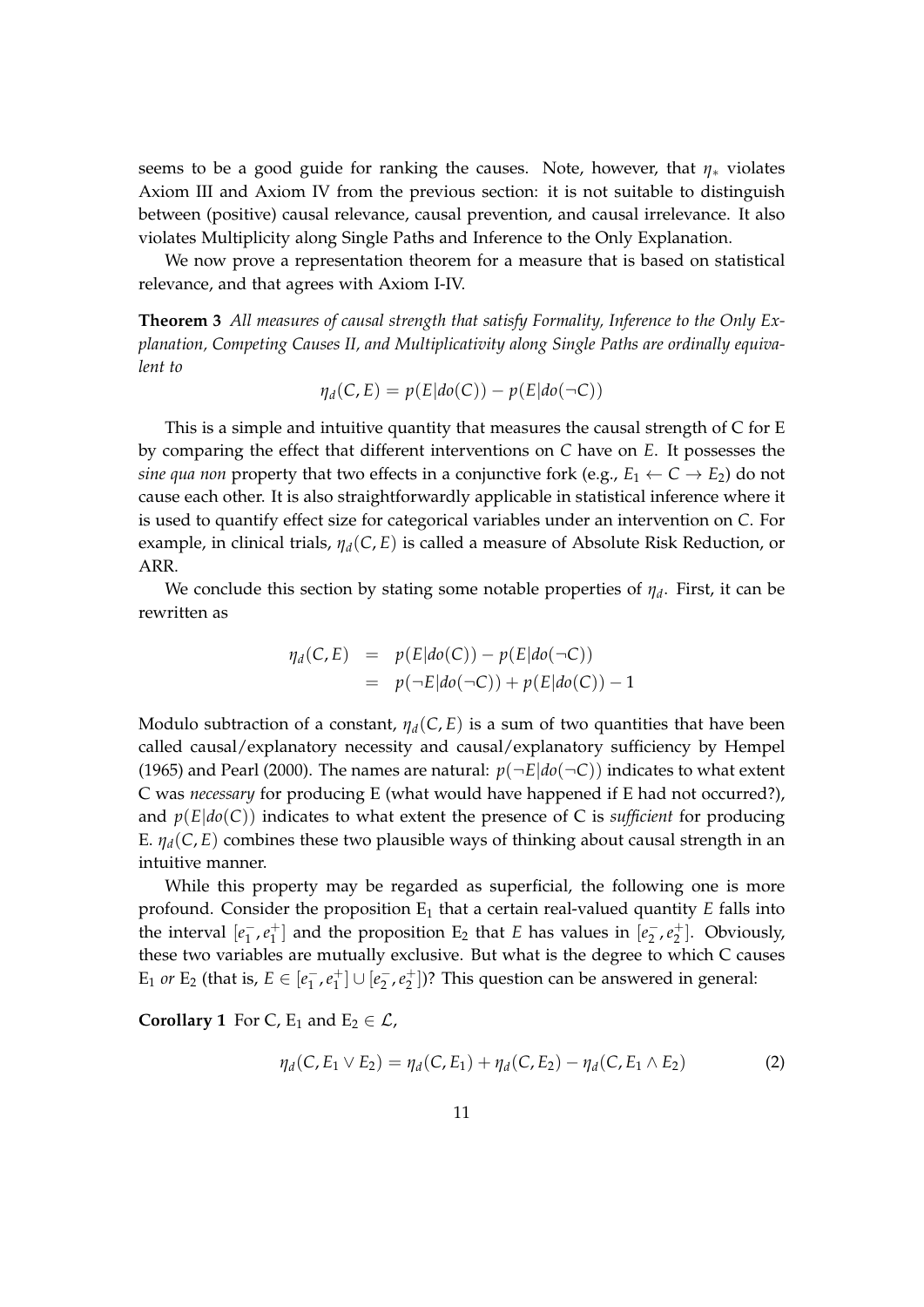and in particular, if E<sub>1</sub> and E<sub>2</sub> are mutually exclusive (that is, if  $\neg(E_1 \wedge E_2)$  is a theorem), then the above equation reduces to

$$
\eta_d(C, E_1 \vee E_2) = \eta_d(C, E_1) + \eta_d(C, E_2)
$$

and we can also formulate the following necessary and sufficient condition on rankings of causal strength:

$$
\eta_d(C, E_1 \vee E_2) > \eta_d(C, E_1) \qquad \text{iff} \qquad \eta_d(C, E_2) > 0,
$$

and vice versa with  $E_1$  and  $E_2$  reversed.

The proof is straightforward and left as an exercise. This means that the degree to which a (mutually exclusive) disjunction of effects is caused is the sum of the individual degrees of causation. In particular, causal strength is enlarged by disjunctively tacking further effects if and only if each of these effects is itself caused to a positive degree. Notably, it would be possible to characterize *ηd*(*C*, *E*) up to ordinal equivalence by conjoining (2) with Competing Causes I (cf. Crupi, 2013; Crupi et al., 2013).

Third and last, *ηd*(*C*, *E*) satisfies a natural symmetry constraint proposed by Fitelson and Hitchcock (2011), namely that the degree to which C prevents E (=the degree to which C causes  $\neg E$ ) is the negative of the degree to which C causes E:

 $-\eta(C, E) = \eta(C, \neg E)$  (Causation-Prevention Continuity or CPC)

This concludes our discussion of the adequacy conditions and the measures which can be used to derive them.

# **4 Discussion**

This paper has provided axiomatic foundations for a probabilistic theory of causal strength, proceeding toward a more systematic investigation of that topic. It synthesizes ideas from the manipulability/interventionist view of causation and the probabilistic relevance view of causation in developing a measure of causal strength. The methods for characterizing the various measures are partly transferred from Bayesian confirmation theory.

After an introduction of the conceptual and mathematical framework, the paper has essentially shown two results. First, intuitions about measures of causal strength pull into different directions, making it difficult to come up with one true measure of causal strength. Second, by means of a list of plausible adequacy criteria, one can characterize two intuitive measures of causal strength:  $\eta_*(C, E) = p(E|do(C))$  for matters of actual causation and causal attribution,  $\eta_d(C, E) = p(E|do(C))$  for matters of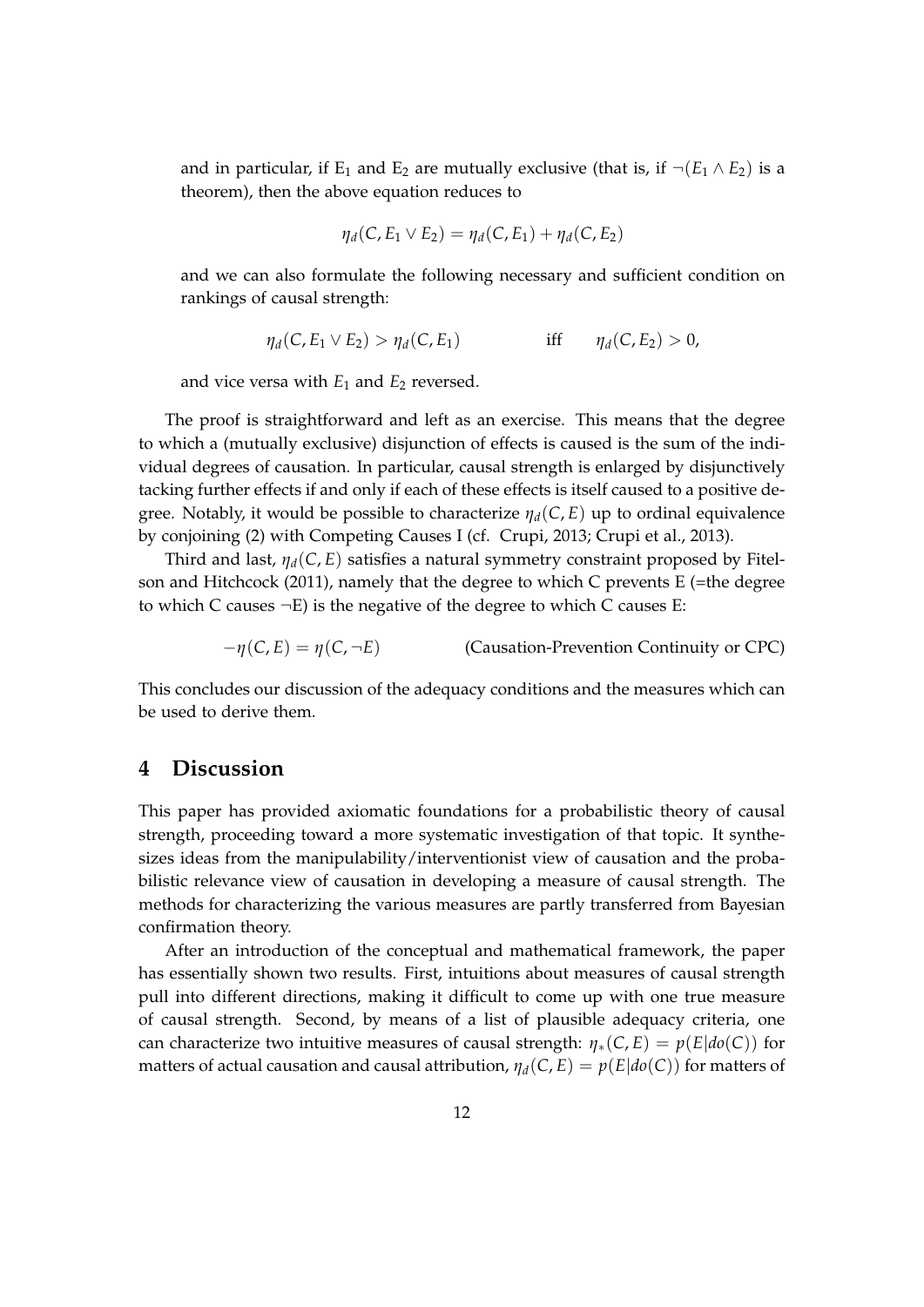| Measure      | Property    |     |     |           |            |     |      |  |
|--------------|-------------|-----|-----|-----------|------------|-----|------|--|
|              | <b>FORM</b> |     | CC2 | <b>CE</b> | <b>IOE</b> | MUL | CPC. |  |
| Suppes/Pearl | yes         | yes | ves | ves       | no         | no  | no   |  |
| Eells        | yes         | no  | yes | no        | yes        | yes | yes  |  |
| Cheng        | yes         | no  | yes | no        | yes        | no  | no   |  |
| Galton       | yes         | no  | no  | no        | yes        | no  | yes  |  |
| Lewis        | yes         | no  | yes | no        | yes        | no  | no   |  |
| Good         | yes         | ves | no  | no        | ves        | no  | no   |  |

Table 3: A classification of different measures of causal strength according to the adequacy conditions that they satisfy.  $FORM = Formality$ ,  $CC1+2 = Competing\;Causes$ I+II,  $CE =$  Conditional Equivalence,  $IOE =$  Inference to the Only Explanation, MUL = Multiplicativity along Single Paths, CPC = Causation-Prevention Continuity.

generic causation and predicting the effect of an intervention. As stated in the previous section, these measures are not only conceptually appealing, but they also have plenty of applications in scientific and everyday reasoning. For instance, Stegenga (2015) has argued that *η<sup>d</sup>* is superior to competing causal effect measures in medical decisionmaking, e.g., the Lewis measure, both from epistemological and pragmatic points of view. All these arguments make a good case for treating *η*<sup>∗</sup> and *η<sup>d</sup>* as default measures for causal strength, while leaving open that other measures may be more appropriate for specific applications.

What remains to do? First of all, we may aim at generalizing the framework from propositional variables to categorical and real-valued variables. Indeed, many measures of effect size for real-valued variables, such as Cohen's *d* or Glass's ∆, are based on the difference of group means, and  $\eta_d$  might be extended naturally into this direction.

Second, it would be desirable to axiomatize other measures of causal strength along similar lines. That would help us to nail down the differences between them in a formally precise way, and help to argue for or against specific measures. Table 3 already displays which measure in Table 1 satisfies which adequacy conditions. It is notable that few measures satisfy Multiplicativity along Single Paths and the Causation-Prevention Continuity, although these are eminently sensible properties.

Third, the properties of *η<sup>d</sup>* in complicated networks (e.g., more than one path linking C and E) have not been investigated. Is it possible to show, for example, how degrees of causation along different paths can be combined in an overall assessment of causal strength, e.g., similar to Theorem 3 in Pearl (2001)?

Fourth, this work can be connected to information-theoretic approaches to *causal specificity* (Weber, 2006; Waters, 2007; Korb et al., 2011; Griffiths et al., 2015). The more narrow the range of effects that an intervention can produce, the more specific the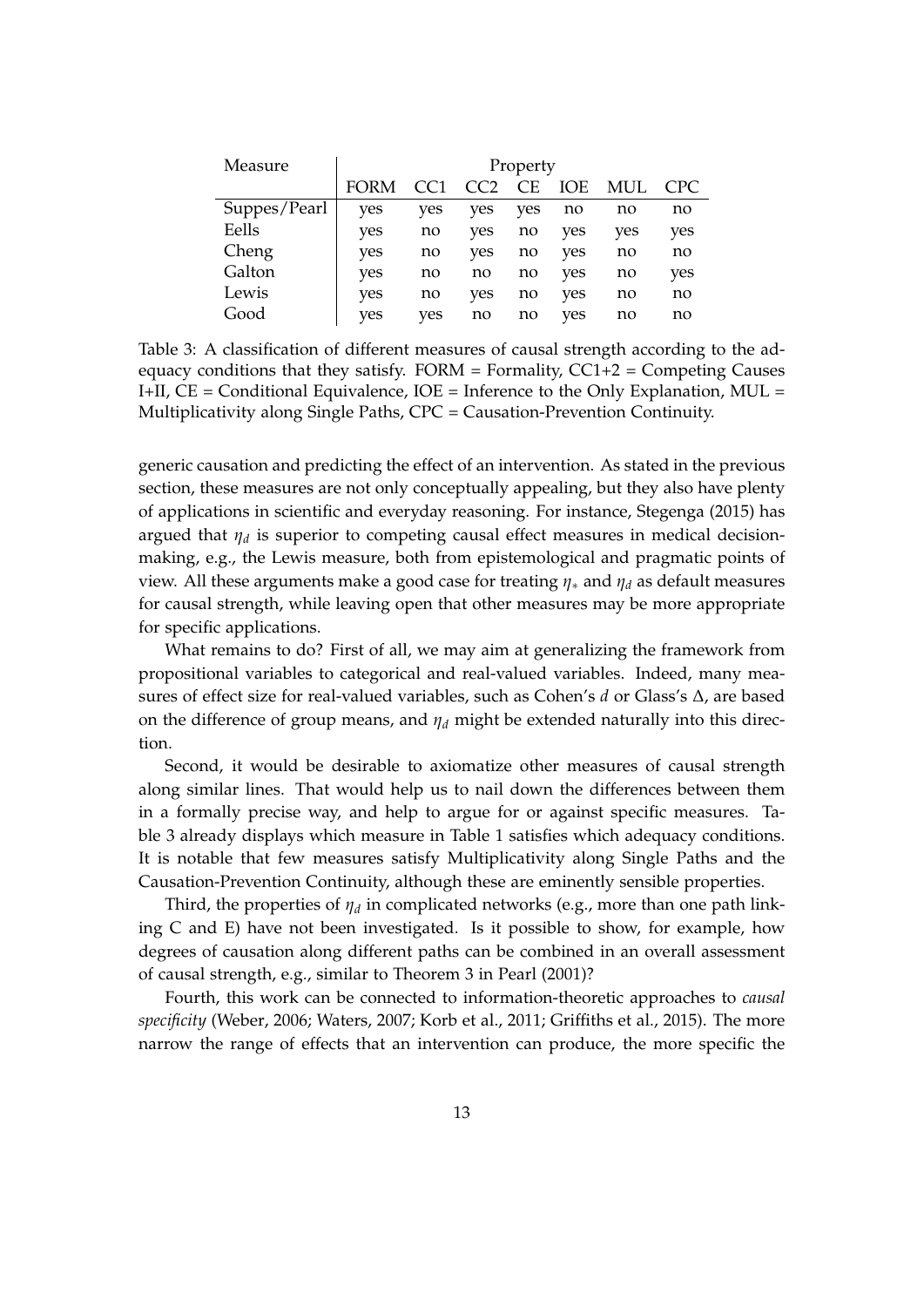cause is to the effect. How does this concept relate to causal strength and causal effect and to what extent can both research programs learn from each other?

Fifth, I would like to apply this theory to canonical examples in the causation literature and to explore whether this understanding of causal strength squares well with the significance of normality and norms in causal reasoning (Knobe and Fraser, 2008; Hitchcock and Knobe, 2009).

These are all open and exciting questions, and I guess it is not difficult to come up with others. The present paper is just a beginning. I hope, however, that the results presented herein are promising enough to motivate a further pursuit of an axiomatic theory of causal strength.

## **Proofs of the Theorems**

### **Proof of Theorem 1 (Plurality of Measures of Graded Causation)**

We have to show that Axiom III, IV and V are not compatible. From Axiom V, we know that there is a causal model with a probability-lowering cause  $p(E|do(C))$  < *p*(*E*| $do(¬C)$ ). By Axiom III,  $η(C, E) > 0$  for all causal strength measures  $η ∈ C$ . This conflicts straightforwardly with Axiom IV, which asserts that there is at least one measure of causal strength that tracks probability-raising:  $\eta(C, E) > 0$  if and only if  $p(E|do(C)) > p(E|do(\neg C))$ . Contradiction.  $\Box$ 

### **Proof of Theorem 2 (Representation Theorem for Graded Actual Causation)**

The proof relies on a recent result by Michael Schippers (2016) in the field of confirmation theory. Schippers demonstrates that the following three conditions are necessary and sufficient to characterize the posterior probability  $c^*(E, H) := p(H|E)$  as a measure of degree of confirmation, up to ordinal equivalence.

- **Formality (Confirmation)** There is a measurable function  $f': [0,1]^3 \to \mathbb{R}$  such that for any  $h, e \in \mathfrak{L}$  with probability distribution  $p(\cdot)$ ,  $c(E, H) = f'(p(E), p(H), p(H \wedge$ *E*)).
- **Final Probability Incrementality** For any sentences *H*,  $E_1$ , and  $E_2 \in \mathcal{L}$  with probability measure  $p(\cdot)$ ,

 $c(E_1, H) > c(E_2, H)$  if and only if  $p(H|E_1) > p(H|E_2)$ .

**Local Equivalence** If  $H_1$  and  $H_2$  are logically equivalent given *E*, then  $c(E, H_1)$  =  $c(E, H_2)$ .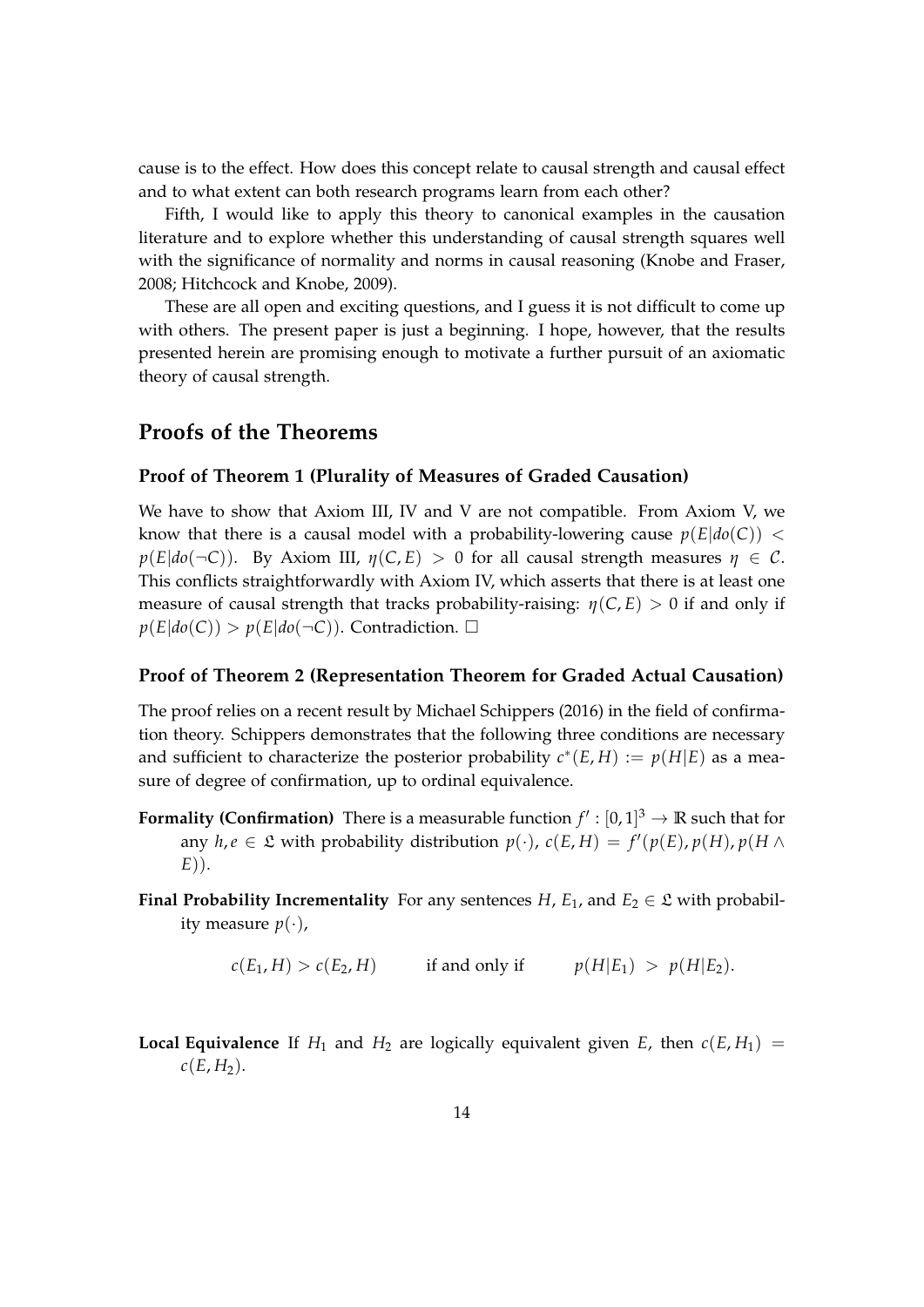It is easy to see that Final Probability Incrementality translates into Competing Causes I when the pair  $(H, E_{1,2})$  is mapped to  $(E, C_{1,2})$ :

$$
\eta(C_1, E) > \eta(C_2, E)
$$
 if and only if  $p(E|C_1) > p(E|C_2)$ 

The same is true for Local Equivalence: with  $(H_{1,2}, E)$  mapped to  $(E_{1,2}, C)$ , it postulates that if  $E_1$  and  $E_2$  are logically equivalent given *C*, then  $\eta(C, E_1) = \eta(C, E_2)$ . This is just the same as Conditional Equivalence.

Thus it remains to show that Formality (Graded Causation) can be transformed into Formality (Confirmation) by a suitable change of variables. We already know that there exists a  $f : [0,1]^3 \to \mathbb{R}$  such that  $\eta(C,E) = f(p(C), p(E|do(C)), p(E|do(\neg C)).$ Since we only want to characterize *f* mathematically, we restrict ourselves to the case where *E* is among the descendants of *C* and they share no common causes. We also assume that  $p(C) \in (0, 1)$ . This allows us to write

$$
p(E \wedge C) = p(C)p(E|do(C)) \quad p(E) = p(C)p(E|do(C)) + (1 - p(C))p(E|do(\neg C))
$$

which we can transform into the equations

$$
p(E|do(C)) = \frac{p(E \wedge C)}{p(C)} \qquad p(E|do(\neg C)) = \frac{p(E) - p(C)p(E|do(C))}{1 - p(C)} \tag{3}
$$

Hence, we can write  $p(E|do(C))$  and  $p(E|do(\neg C))$  as functions of  $p(C)$ ,  $p(E)$  and  $p(E \wedge C)$ . In other words, there is a function  $f'(p(C), p(E), p(C \wedge E))$  that characterizes *η*(*C*, *E*), namely

$$
f'(p(C), p(E), p(C \wedge E)) := f\left(p(C), \frac{p(E \wedge C)}{p(C)}, \frac{p(E) - p(C)p(E|do(C))}{1 - p(C)}\right)
$$
  
= 
$$
f(p(C), p(E|do(C)), p(E|do(\neg C))
$$
  
= 
$$
\eta(C, E)
$$

 $f'$  is continuous because  $f$  and the functions in Equation (3) are. Thus we can extend *f'* canonically to the set  $\{p(C) \in \{0,1\}\}\$ . Hence we can invoke Schippers' theorem which shows that  $\eta(C, E) = p(E|C)$  up to ordinal equivalence.  $\Box$ 

#### **Proof of Theorem 3 (Representation Theorem for Graded Generic Causation)**

The proof of this representation theorem proceeds in several steps. First, we will show that  $\eta(C, E) = f(p(C), p(E|do(C)), p(E|do(\neg C))$  does not depend on  $p(C)$ .

The proof of this first claim proceeds by contradiction. Consider that there are real numbers  $x_1, x_2, y, z \in [0, 1]$  such that  $f(x_1, y, z) \neq f(x_2, y, z)$ . Then choose *E*,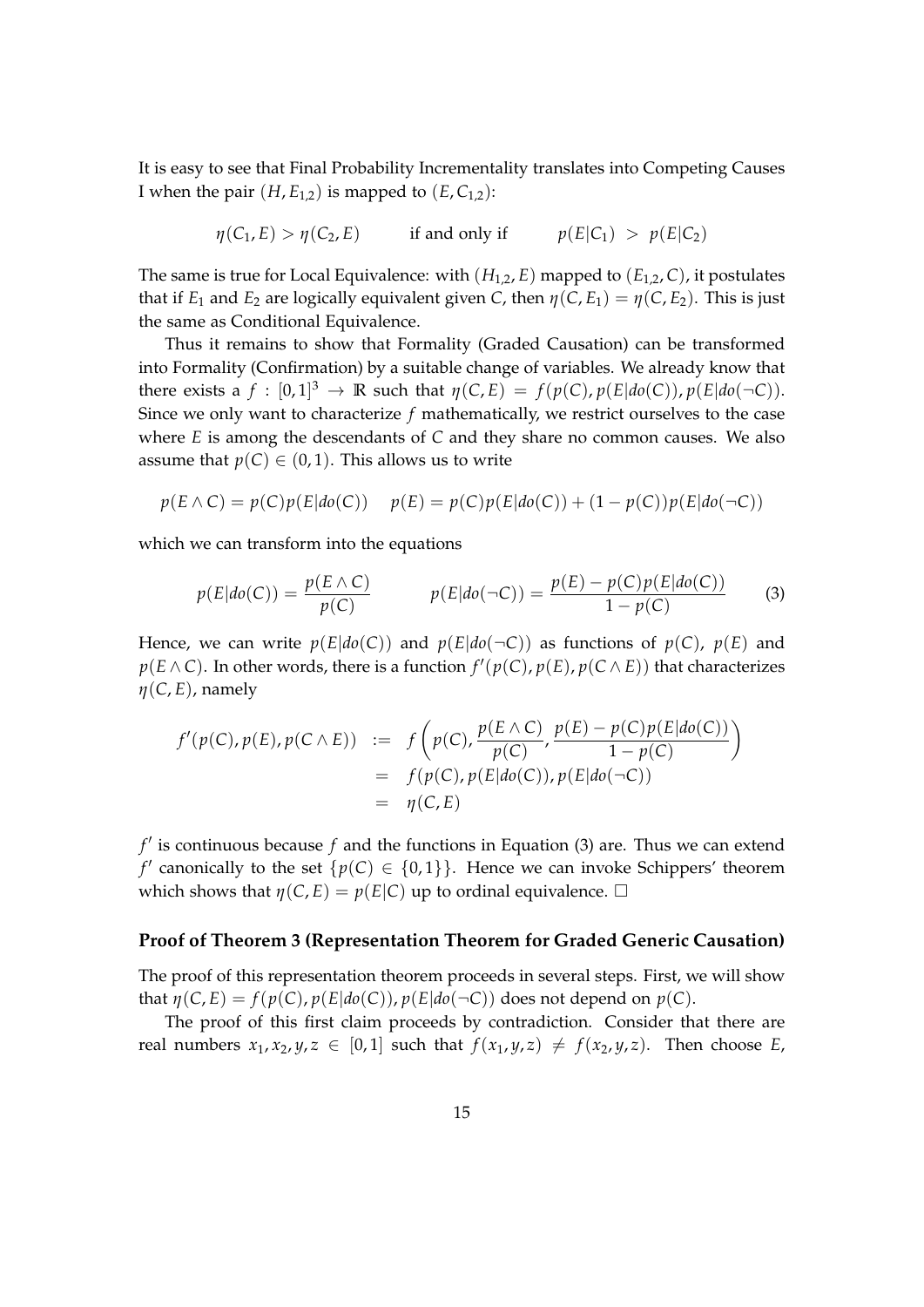

Figure 3: A classical collider/joint effect structure in a causal net.

*C*<sub>1</sub> and *C*<sub>2</sub> such that *E* is a joint effect of *C*<sub>1</sub> and *C*<sub>2</sub> with  $x_1 = p(C_1)$ ,  $x_2 = p(C_2)$ ,  $y = p(E|do(C_1)) = p(E|do(C_2))$ ,  $z = p(E|do(\neg C_1)) = p(E|do(\neg C_2))$ . In this case, Competing Causes II tells us that  $\eta(C_1, E) = \eta(C_2, E)$ . However, on the other hand, we also know

$$
\eta(C_1, E) = f(x_1, y, z) \neq f(x_2, y, z) = \eta(C_2, E)
$$

This leads to a straightforward contradiction. Hence, from now on we focus on the function  $g : [0, 1]^2 \to \mathbb{R}$  such that  $\eta(C, E) = g(p(E|do(C)), p(E|do(\neg C)).$ 

The second step of the proof consists in deriving the equality

$$
g(\alpha, \bar{\alpha}) \cdot g(\beta, \bar{\beta}) = g(\alpha\beta + (1 - \alpha)\bar{\beta}, \bar{\alpha}\beta + (1 - \bar{\alpha})\bar{\beta})
$$
\n(4)

To this end, recall the Bayesian network from the main paper. It is reproduced in Figure 4. Again, for the purpose of investigating the formal properties of *g*, we can focus on those cases where  $p(E|\pm C)$  and  $p(E|\pm C)$  agree.



Figure 4: The Bayesian Network for causation along a single path.

We know by Multiciplity along Single Paths that

$$
\eta(C, E) = \eta(C, X) \cdot \eta(X, E)
$$
  
=  $g(p(X|do(C)), p(X|do(\neg C))) \cdot g(p(E|do(X)), p(E|do(\neg X)))$   
=  $g(p(X|C), p(X|\neg C)) \cdot g(p(E|X), p(E|\neg X))$ 

and at the same time,

$$
\eta(C, E) = g(p(E|do(C)), p(E|do(\neg C)))
$$
  
= 
$$
g\left(\sum_{\pm X} p(X|C)p(E|C, X), \sum_{\pm X} p(X|\neg C)p(E|\neg C, X)\right)
$$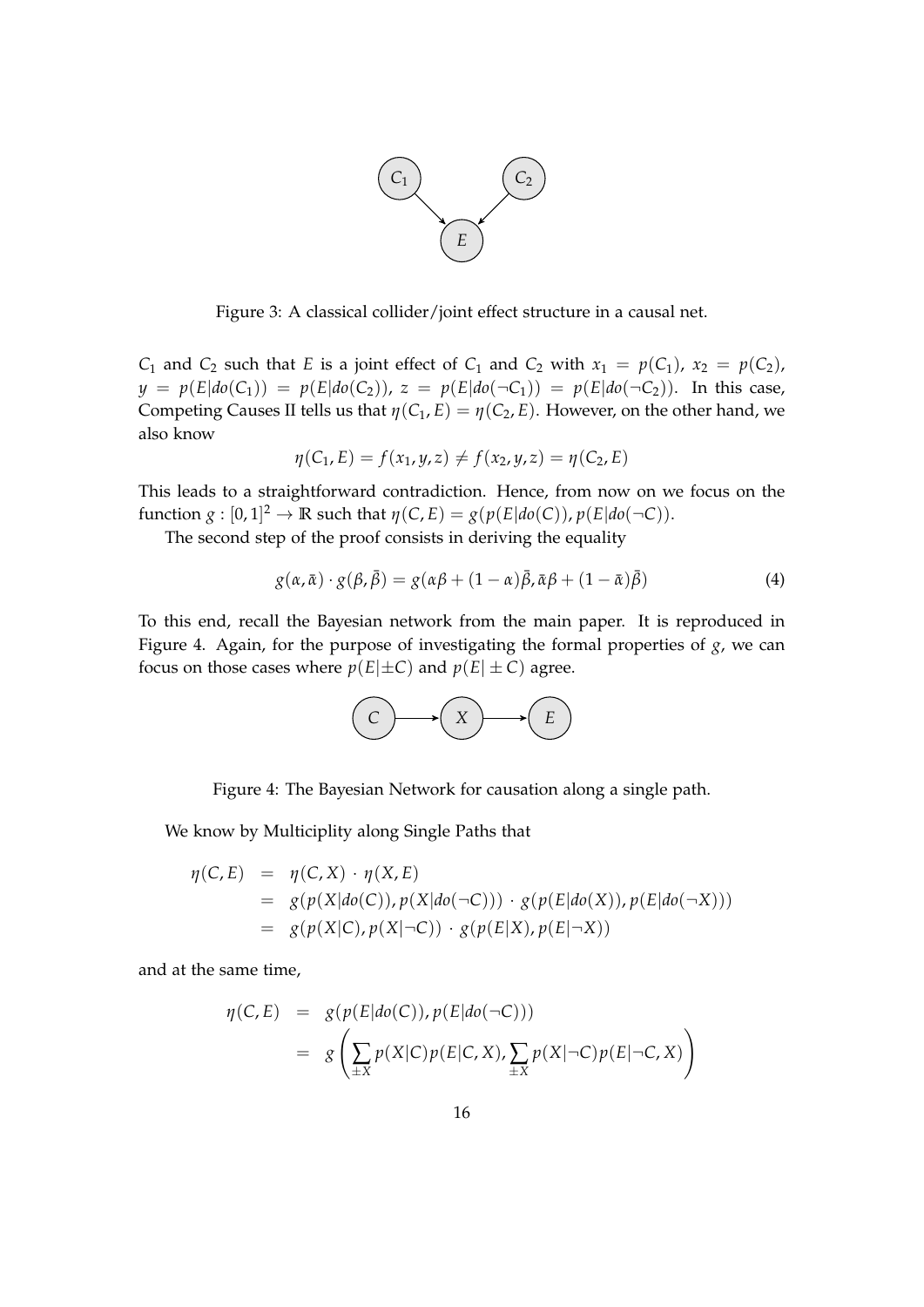Combining both equations yields

$$
g(p(X|C), p(X|\neg C)) \cdot g(p(E|X), p(E|\neg X)) = g\left(\sum_{\pm X} p(X|C)p(E|C, X), \sum_{\pm X} p(X|\neg C)p(E|\neg C, X)\right)
$$

With the variable settings

$$
\alpha = p(X|C) \qquad \beta = p(E|X) \n\bar{\alpha} = p(X|\neg C) \qquad \bar{\beta} = p(E|\neg X)
$$

equation (4) follows immediately.

Third, we are going to show that

$$
g(x, y) = g(x - y, 0) \tag{5}
$$

To this end, we first note a couple of facts about *g*: 5

- **Fact 1**  $g(\alpha,0)g(\beta,0) = g(\alpha\beta,0)$ . This follows immediately from equation (4) with  $\bar{\alpha} = \bar{\beta} = 0.$
- **Fact 2**  $g(1,0) = 1$ . With  $\beta = 1$ , the previous fact entails that  $g(\alpha,0)g(1,0) = g(\alpha,0)$ . Hence, either  $g(\alpha, 0) \equiv 0$  for all values of  $\alpha$  (which would trivialize *g*) or  $g(1, 0) =$ 1.
- **Fact 3**  $g(0, 1) = -1$ . Fact 1 entails (with  $\alpha = \beta = 0$ ,  $\bar{\alpha} = \bar{\beta} = 1$ ) that  $g(0, 1) \cdot g(0, 1) =$  $g(1,0) = 1$ . Hence, either  $g(0,1) = -1$  or  $g(0,1) = 1$ . If the latter were the case, then *g* would take positive values although  $p(E|do(C)) = 0$  and  $p(E|do(\neg C)) >$ 0, in violation of Inference to the Only Explanation. Thus,  $g(0, 1) = -1$ .
- **Fact 4**  $g(-1,0) = -1$ . By Fact 1,  $g(-1,0) \cdot g(-1,0) = g(1,0) = 1$ . Then we apply the same reasoning as in the proof of Fact 3.
- **Fact 5**  $g(0,1) \cdot g(\beta, \bar{\beta}) = g(\bar{\beta}, \beta)$ . Follows immediately from equation (4) with  $\alpha = 0$ ,  $\bar{\alpha}=1.$

These facts will allow us to derive Equation (5). Note that (5) is trivial if  $y = 0$ . So we can restrict ourselves to the case that  $y > 0$ . We choose the variable settings

$$
\begin{aligned}\n\alpha &= \frac{y - x}{y} & \beta &= 0\\ \n\bar{\alpha} &= 0 & \bar{\beta} &= y\n\end{aligned}
$$

<sup>5</sup> In the proof, negative arguments of *g* figure. This may look problematic, but it isn't. We just show that any  $g(\cdot,\cdot)$  that satisfies Equation (4) on $[0,1]^2$  has an extension to a function on  $\mathbb{R}^2$  that satisfies certain properties, which can in turn be used for saying something about the behavior of  $g$  on  $[0, 1]^2$ .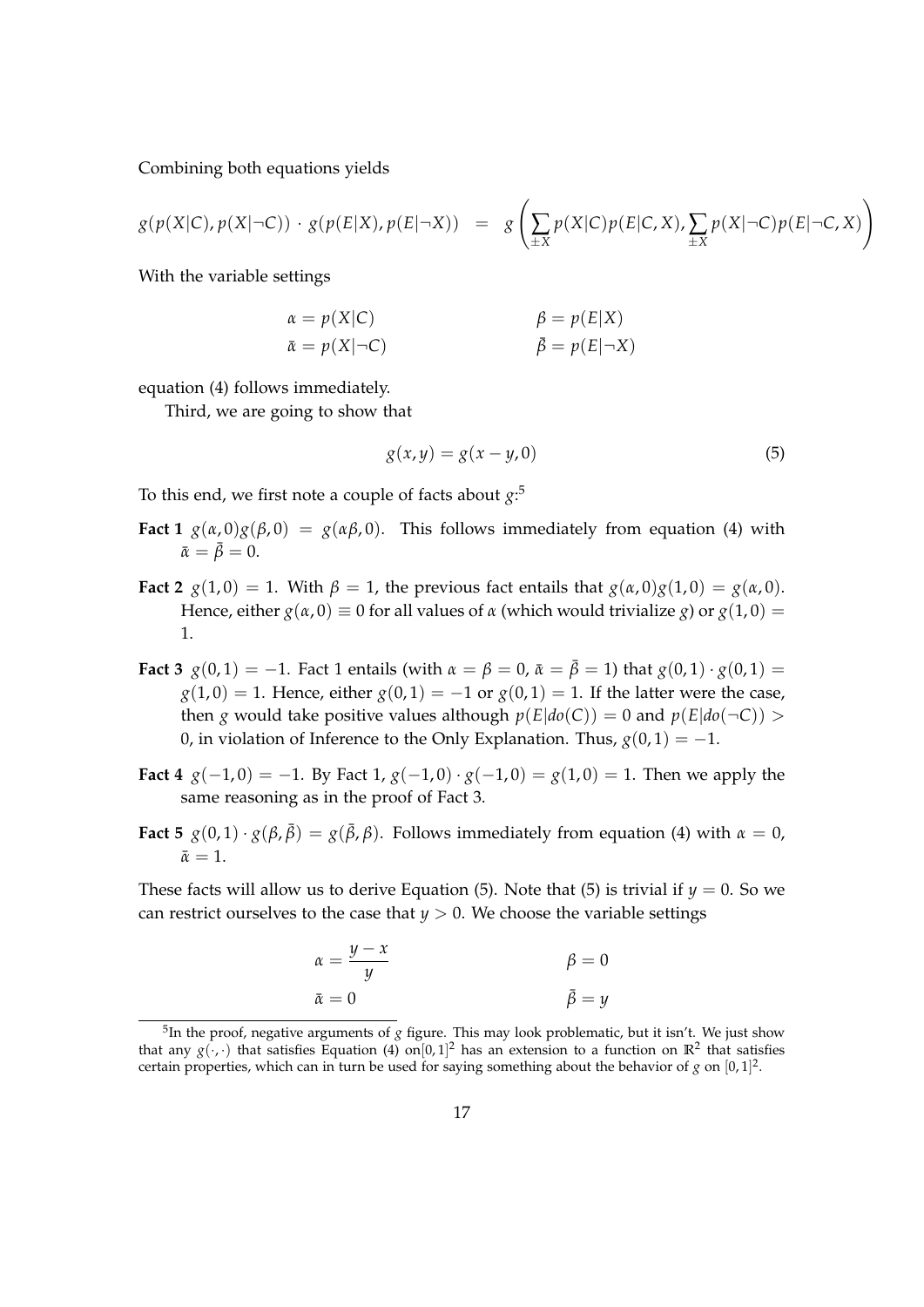Then we obtain by means of Equation (4) and the previously proven facts

$$
g(x,y) = g((y-x)/y,0) \cdot g(0,y)
$$
  
=  $g(y-x,0) \cdot g(1/y,0) \cdot g(0,y)$  (Fact 1)  
=  $g(y-x,0) \cdot g(1/y,0) \cdot g(y,0) \cdot g(0,1)$  (Fact 5)  
=  $g(y-x,0) \cdot g(1,0) \cdot g(-1,0)$  (Fact 1+3+4)  
=  $g(x-y,0)$  (Fact 1+2)

This implies

$$
\eta(C, E) = g(p(E|do(C)), p(E|do(\neg C))) = g(p(E|do(C)) - p(E|do(\neg C)), 0)
$$

Hence,  $\eta(C, E)$  is a function of  $p(E|do(C)) - p(E|do(\neg C))$  only. It is easy to see that this function must be monotonic, that is, *g* is monotonically increasing in its first argument. Otherwise there would be  $x, y \in [0, 1]$  with  $x > y$  and  $g(x, 0) < g(y, 0)$ . In that case, application of Equation (5) and Inference to the Only Explanation yields

$$
0 > g(x,0) - g(y,0) = g(x - y,0) \ge 0
$$

and a contradiction results. This concludes the proof of the Theorem.  $\Box$ 

# **References**

Cartwright, N. (1979). Causal Laws and Effective Strategies. *Noûs*, 13(4):419–437.

- Cheng, P. W. (1997). From Covariation to Causation: A Causal Power Theory. *Psychological Review*, 104(2):367–405.
- Chockler, H. and Halpern, J. Y. (2004). Responsibility and blame: A structural-model approach. *Journal of Artificial Intelligence Research*, 22:93–115.
- Crupi, V. (2013). Confirmation. *The Stanford Encyclopedia of Philosophy*.
- Crupi, V., Chater, N., and Tentori, K. (2013). New Axioms for Probability and Likelihood Ratio Measures. *British Journal for the Philosophy of Science*, 64(1):189–204.
- Dupré, J. (1984). Probabilistic Causality Emancipated. *Midwest Studies in Philosophy*, 9(1):169–175.
- Eells, E. (1991). *Probabilistic causality*. Cambridge University Press, Cambridge.
- Eells, E. and Fitelson, B. (2002). Symmetries and Asymmetries in Evidential Support. *Philosophical Studies*, 107(2):129–142.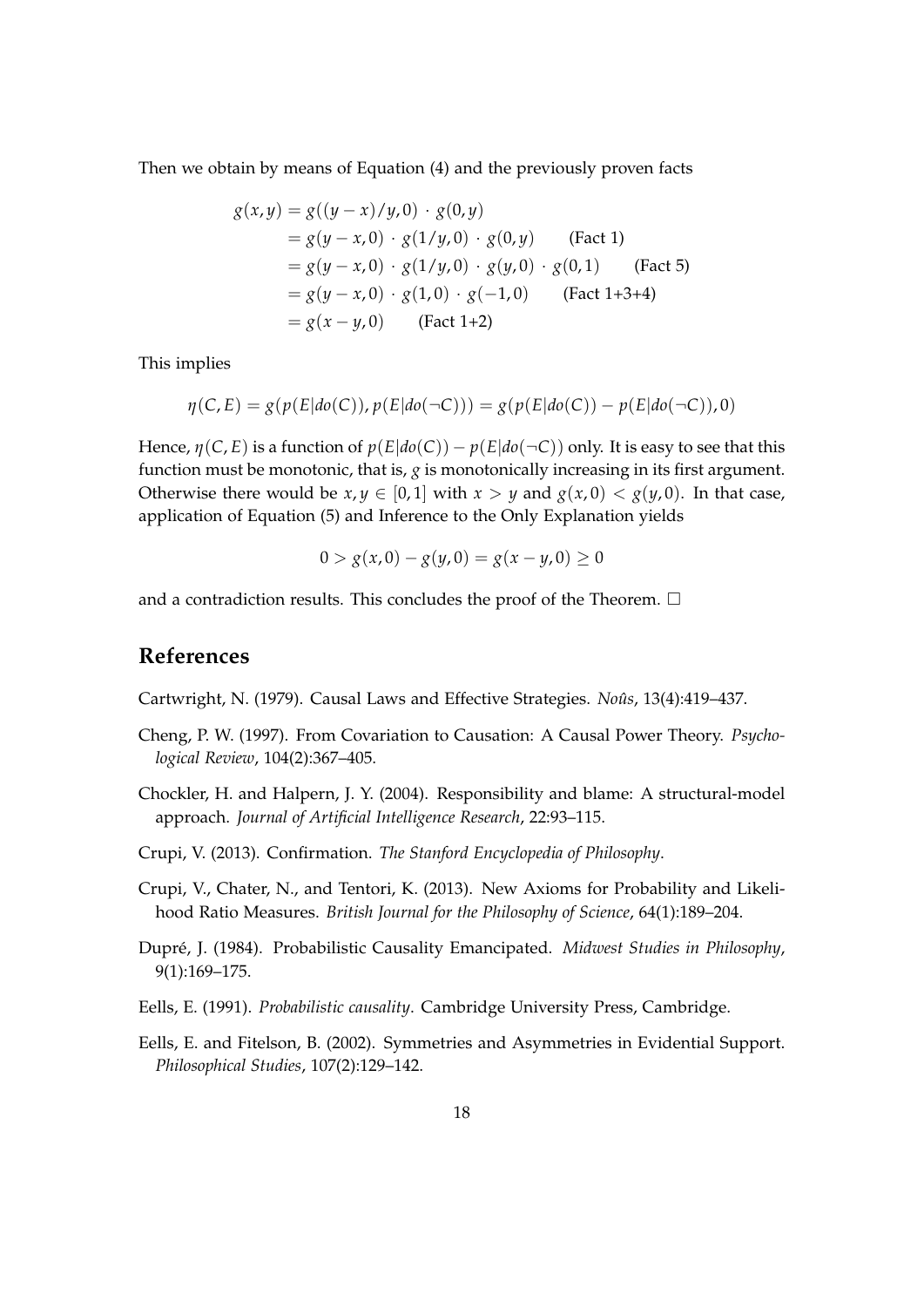- Fitelson, B. (2001). *Studies in Bayesian Confirmation Theory*. PhD thesis, University of Wisconsin - Madison.
- Fitelson, B. and Hitchcock, C. (2011). Probabilistic Measures of Causal Strength. In Illari, P. M., Russo, F., and Williamson, J., editors, *Causality in the Sciences*, pages 600–627. Oxford University Press, Oxford.
- Good, I. J. (1961a). A Causal Calculus (I). *British Journal for the Philosophy of Science*, 11(44):305–318.
- Good, I. J. (1961b). A Causal Calculus (II). *British Journal for the Philosophy of Science*, 12(45):43–51.
- Griffiths, P. E., Pocheville, A., Calcott, B., Stotz, K., Kim, H., and Knight, R. (2015). Measuring Causal Specificity. *Philosophy of Science*, 82(4):529–555.
- Halpern, J. Y. and Hitchcock, C. (2016). Graded causation and defaults. *The British Journal for the Philosophy of Science*.
- Halpern, J. Y. and Pearl, J. (2005a). Causes and Explanations: A Structural-Model Approach. Part I: Causes. *British Journal for the Philosophy of Science*, 56(4):843–887.
- Halpern, J. Y. and Pearl, J. (2005b). Causes and Explanations: A Structural-Model Approach. Part II: Explanations. *British Journal for the Philosophy of Science*, 56(4):889– 911.
- Hempel, C. G. (1965). Aspects of Scientific Explanation. In *Aspects of Scientific Explanation and other Essays in the Philosophy of Science*, pages 331–496. Free Press, New York.
- Hitchcock, C. and Knobe, J. (2009). Cause and norm. *The Journal of Philosophy*, 106(11):587–612.
- Hume, D. (1739). *A Treatise of Human Nature*. Clarendon Press, Oxford.
- Knobe, J. and Fraser, B. (2008). Causal judgment and moral judgment: Two experiments. *Moral psychology*, 2:441–448.
- Korb, K. B., Nyberg, E. P., and Hope, L. (2011). A new causal power theory. In Illari, P., Russo, F., and Williamson, J., editors, *Causality in the Sciences*, pages 628–652. Oxford University Press, Oxford.
- Lewis, D. (1973). Causation. *Journal of Philosophy*, 70:556–567.
- Lewis, D. (1979). Counterfactual Dependence and Time's Arrow. *Noûs*, 13:455–476.